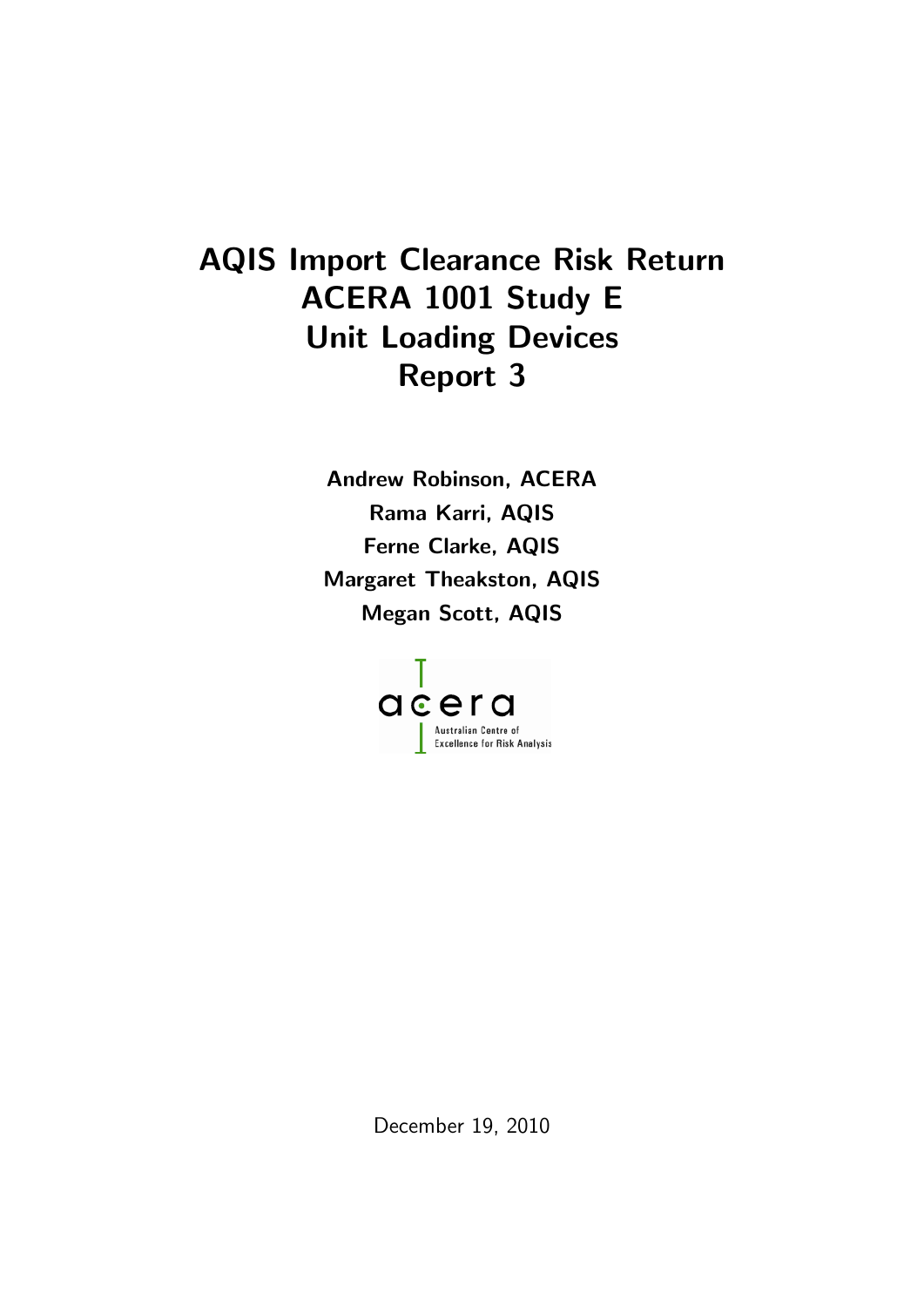# <span id="page-1-0"></span>Acknowledgments

This report is a product of the Australian Centre of Excellence for Risk Analysis (ACERA). In preparing this report, the authors acknowledge the financial and other support provided by the Department of Agriculture, Fisheries and Forestry (DAFF), the University of Melbourne, Australian Mathematical Sciences Institute (AMSI) and Australian Research Centre for Urban Ecology (ARCUE).

The authors thank the following people who have provided invaluable advice and input: Rafiul Alam, Adam Bennett, Ron Blair, Daryl Crapp, Gary Fogarty, Sonia Goldie, Matt Howard, Greg Messiter, Angelo Papadopoulos, Marisa Perri, Maninder Singh, and Greg Wilson.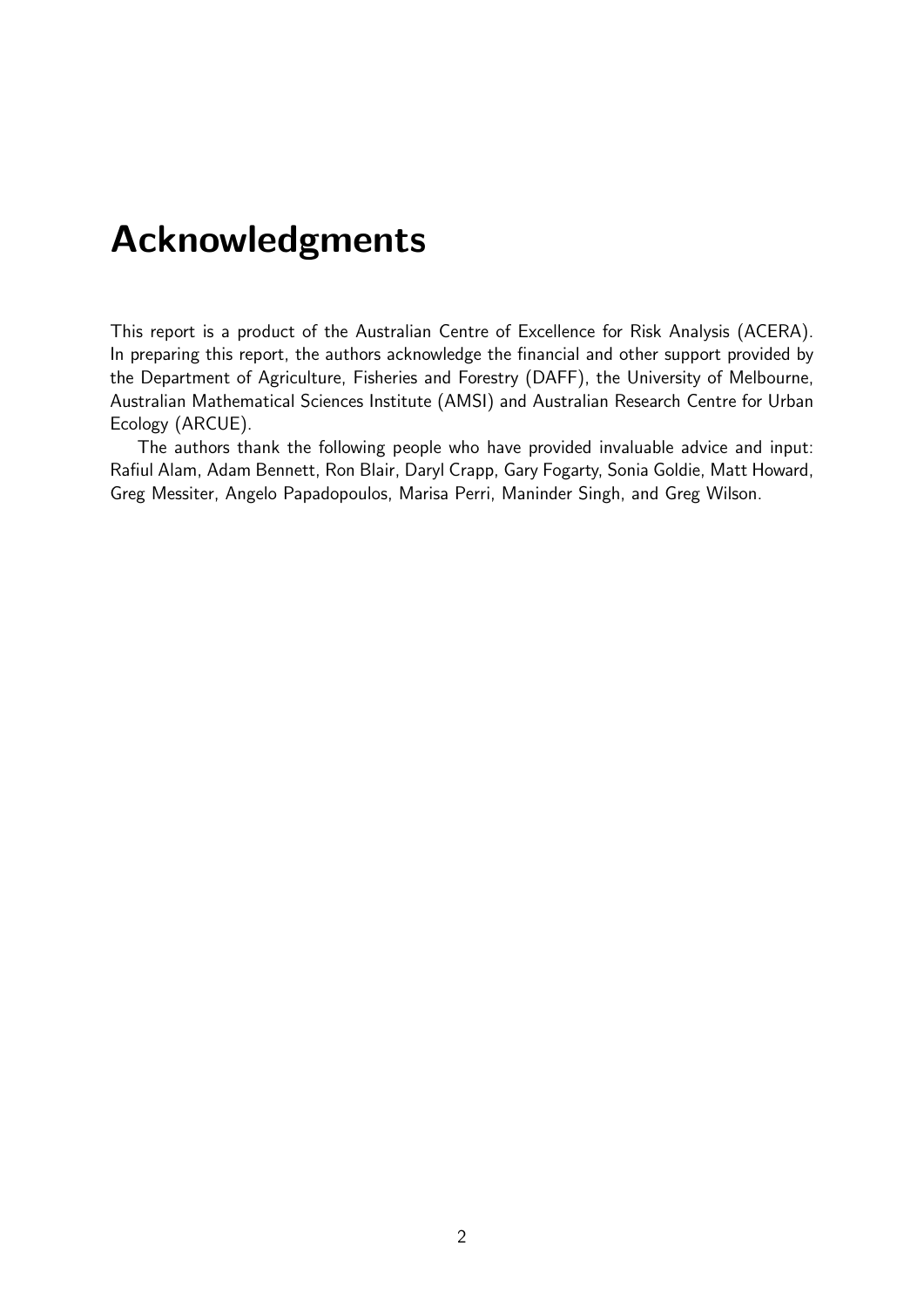# **Contents**

|                | <b>Acknowledgments</b><br>2   |                                                                                                                                                                                            |                                                          |  |  |  |  |  |  |  |
|----------------|-------------------------------|--------------------------------------------------------------------------------------------------------------------------------------------------------------------------------------------|----------------------------------------------------------|--|--|--|--|--|--|--|
|                | <b>Table of Contents</b><br>3 |                                                                                                                                                                                            |                                                          |  |  |  |  |  |  |  |
|                | <b>List of Tables</b><br>5    |                                                                                                                                                                                            |                                                          |  |  |  |  |  |  |  |
|                |                               | <b>List of Figures</b>                                                                                                                                                                     | 6                                                        |  |  |  |  |  |  |  |
| $\mathbf{1}$   | 1.1<br>1.2                    | <b>Executive summary</b><br>Recommendations $\ldots$ , $\ldots$ , $\ldots$ , $\ldots$ , $\ldots$ , $\ldots$ , $\ldots$ , $\ldots$ , $\ldots$ , $\ldots$ , $\ldots$<br>1.2.1                | $\overline{7}$<br>$\overline{7}$<br>7<br>8               |  |  |  |  |  |  |  |
| $\overline{2}$ | 2.1<br>2.2<br>2.3             | Introduction<br>Background<br><b>Deliverables</b>                                                                                                                                          | 9<br>9<br>9<br>10                                        |  |  |  |  |  |  |  |
| 3              |                               | <b>Workflow</b>                                                                                                                                                                            | 11                                                       |  |  |  |  |  |  |  |
| 4              | 4.1<br>4.2<br>4.3<br>4.4      | <b>Inspection Strategy</b><br>4.1.1<br>4.1.2<br>4.1.3<br>4.1.4<br>4.1.5<br>Purposive Sampling research and the contract of the contract of the contract of the contract of the contract of | 12<br>12<br>13<br>13<br>13<br>14<br>14<br>14<br>14<br>15 |  |  |  |  |  |  |  |
| 5              | 5.1<br>5.2                    | Data Template<br>5.2.1                                                                                                                                                                     | 16<br>16<br>16<br>18                                     |  |  |  |  |  |  |  |
| 6              | <b>Analysis</b><br>6.1<br>6.2 |                                                                                                                                                                                            | 19<br>19<br>20                                           |  |  |  |  |  |  |  |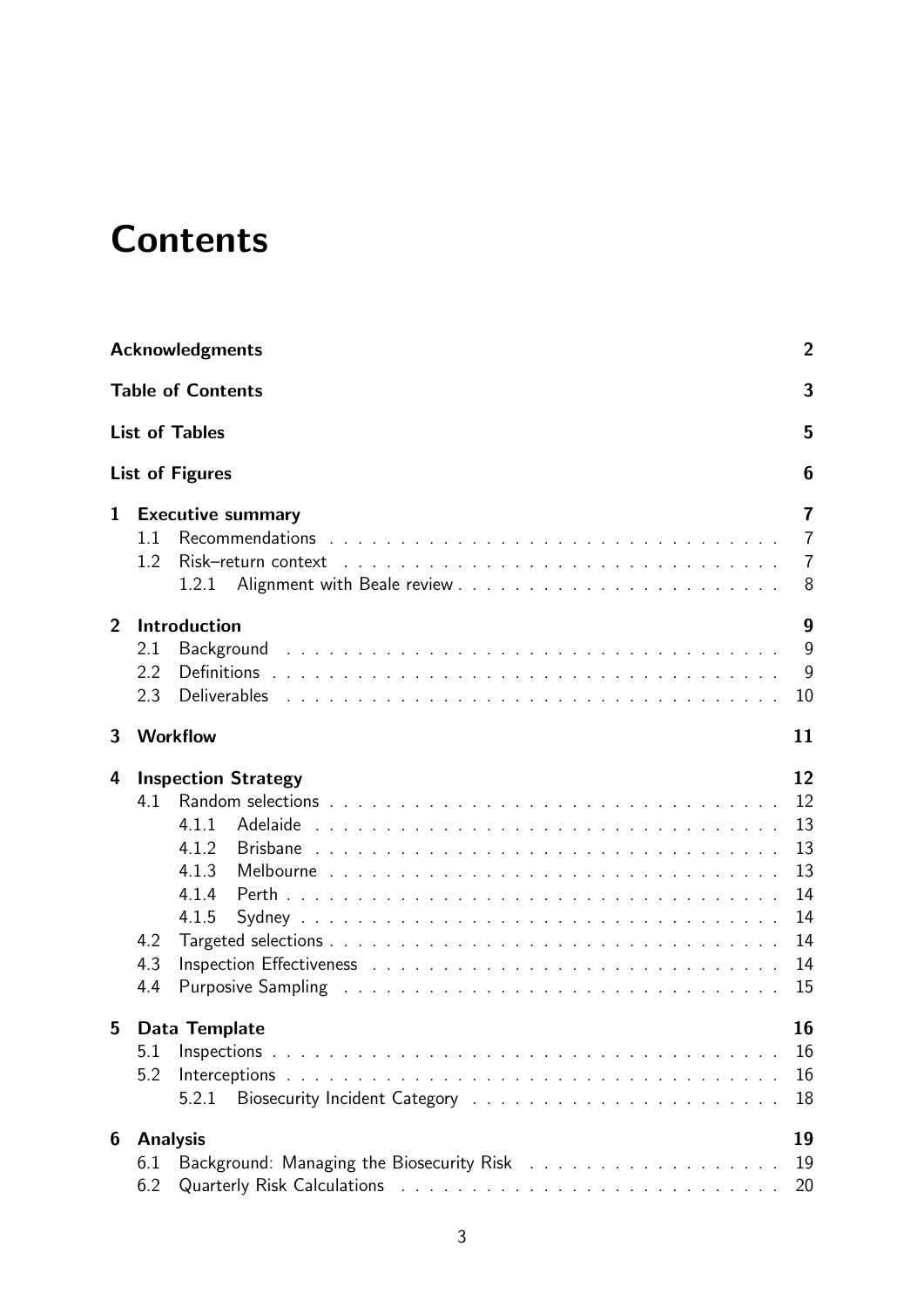|    |                           | 623               |                          |  |  |  |  |  |  |  |     |  |  |  |  |  |  |  |  |  |  | -20 |  |
|----|---------------------------|-------------------|--------------------------|--|--|--|--|--|--|--|-----|--|--|--|--|--|--|--|--|--|--|-----|--|
|    | 63                        |                   |                          |  |  |  |  |  |  |  | -24 |  |  |  |  |  |  |  |  |  |  |     |  |
|    | 6.4                       |                   |                          |  |  |  |  |  |  |  |     |  |  |  |  |  |  |  |  |  |  |     |  |
|    | 26<br><b>Bibliography</b> |                   |                          |  |  |  |  |  |  |  |     |  |  |  |  |  |  |  |  |  |  |     |  |
|    |                           |                   | A Definitions / Acronyms |  |  |  |  |  |  |  |     |  |  |  |  |  |  |  |  |  |  |     |  |
| B. | 28<br><b>Extensions</b>   |                   |                          |  |  |  |  |  |  |  |     |  |  |  |  |  |  |  |  |  |  |     |  |
| C. |                           | <b>Change Log</b> |                          |  |  |  |  |  |  |  |     |  |  |  |  |  |  |  |  |  |  |     |  |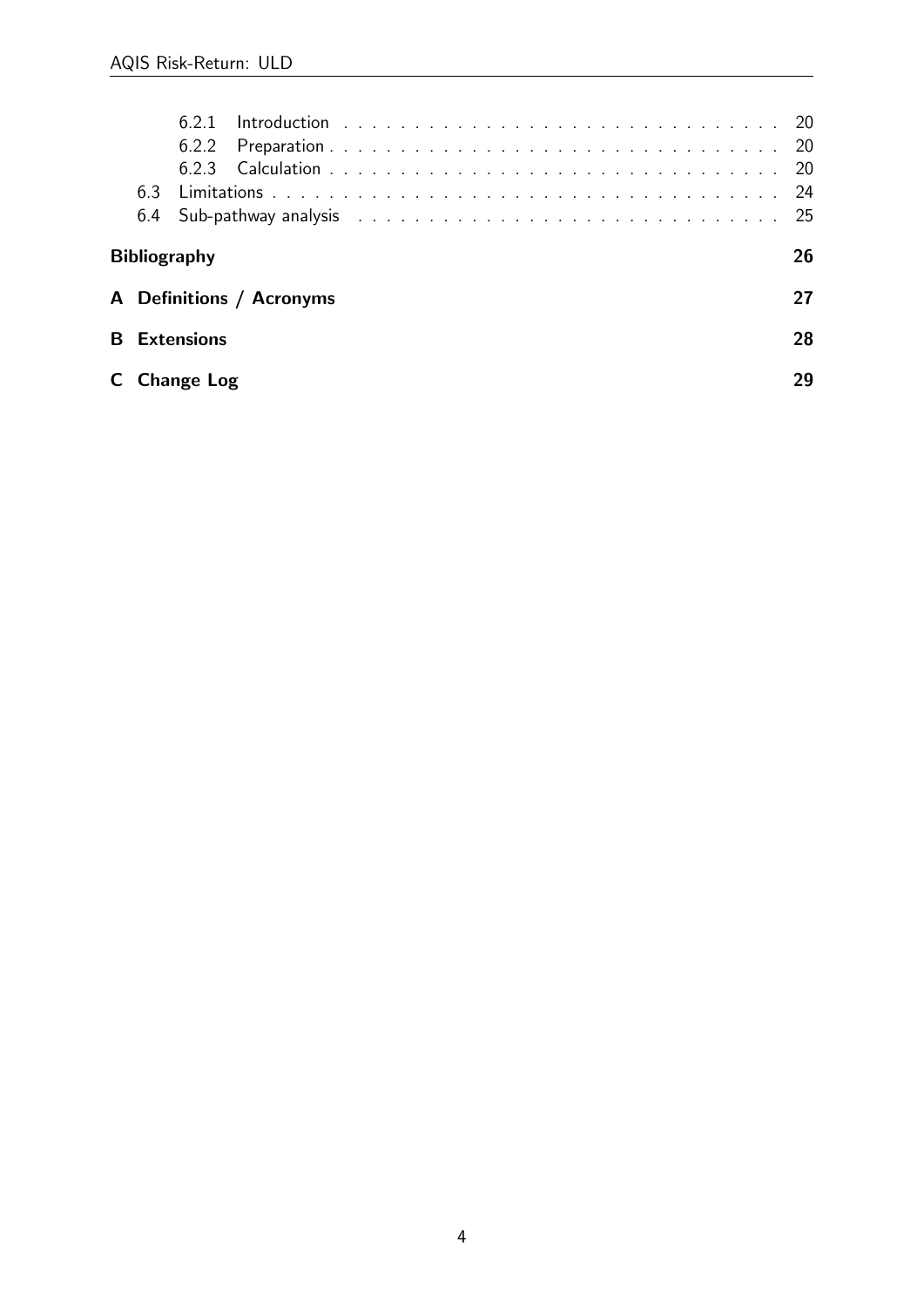# <span id="page-4-0"></span>List of Tables

| 6.1 IRIS — ACERA cargo risk model guidance colour key. 22                     |  |
|-------------------------------------------------------------------------------|--|
| 6.2 IRIS — Inspection Risk and Inspection Surveillance ACERA cargo risk model |  |
|                                                                               |  |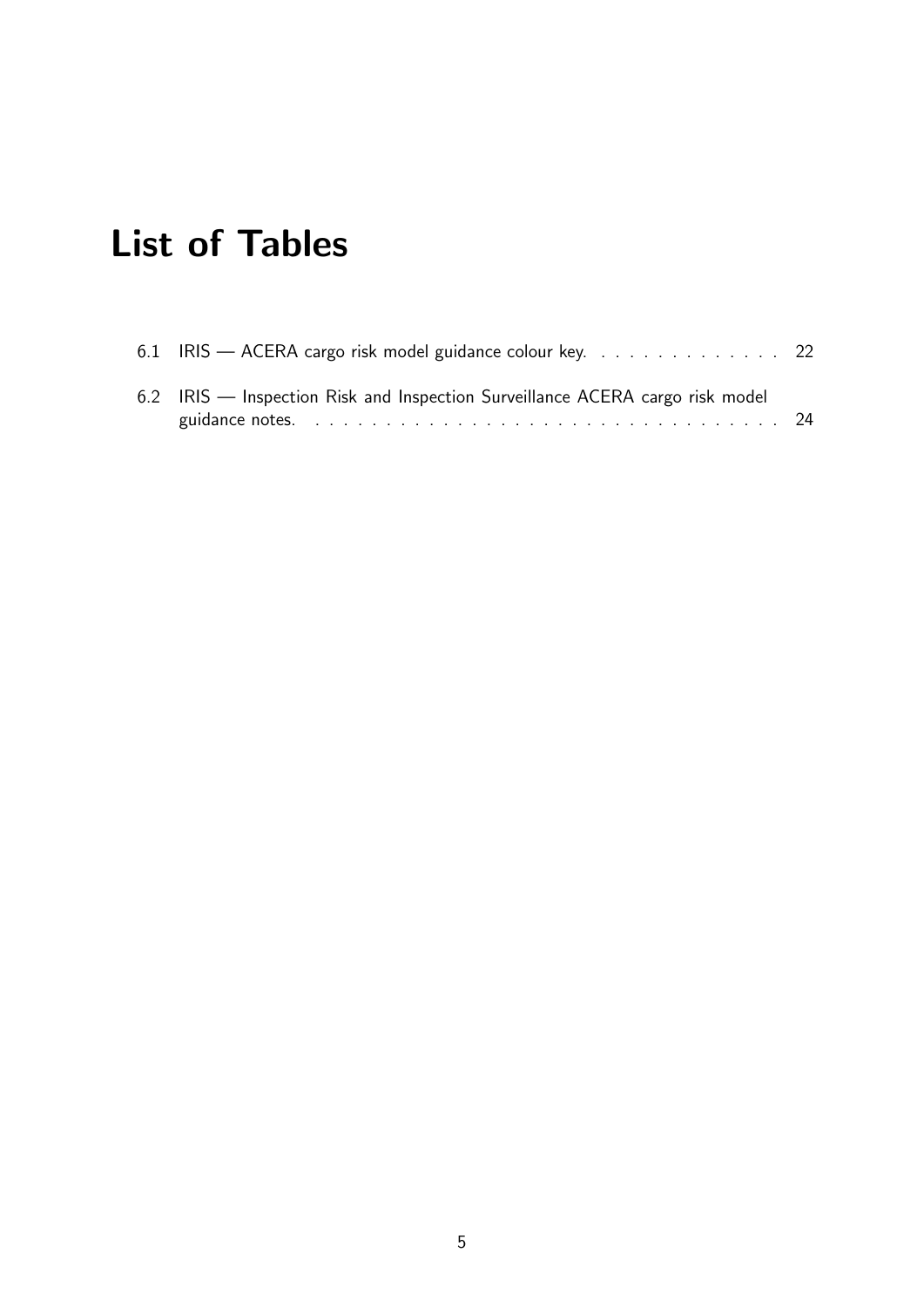# <span id="page-5-0"></span>List of Figures

- [5.1 Screen capture of the worksheet that captures the inspection effort.](#page-15-3) . . . . . . 17
- [5.2 Screen capture of the worksheet that captures the interception results.](#page-16-0) . . . . 17
- [6.1 Screen capture of inspection spreadsheet holding WA ULD inspection data.](#page-19-2) . . 21
- [6.2 Screen capture of IRIS algorithm spreadsheet with national ULD inspection data.](#page-21-0) 23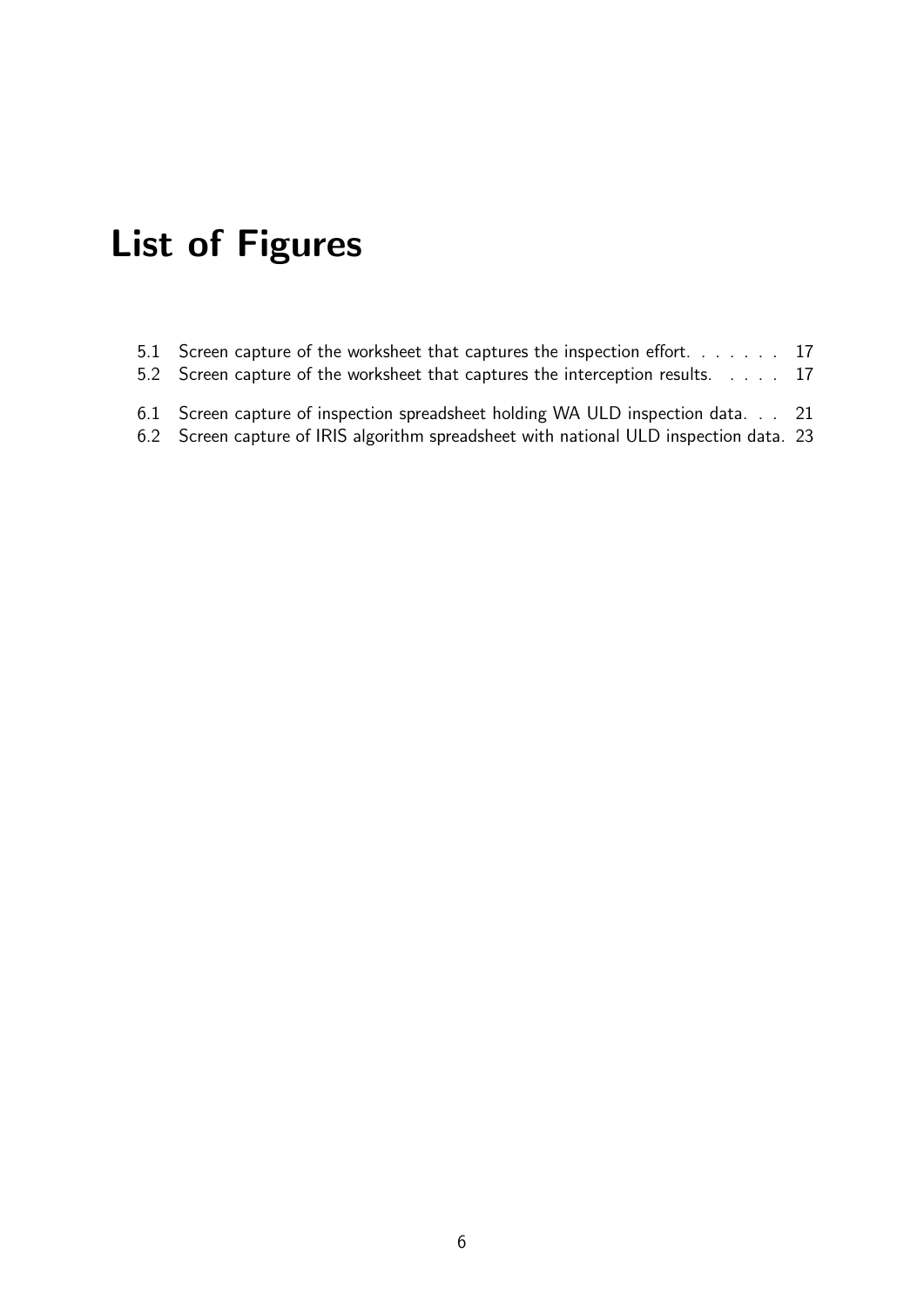<span id="page-6-0"></span>1

# Executive summary

This report defines pathway risk management, and recommends a sequence of activities to be undertaken by various parties that will support the management of the pathway risk of Unit Load Devices (aircans, ULDs). This report follows [Robinson et al.](#page-25-1) [\(2009c\)](#page-25-1).

### <span id="page-6-1"></span>1.1 Recommendations

The Cargo Analysis and Review Program (CARP) should analyze ULD inspection data provided by the regions no less frequently than quarterly, using the algorithms and spreadsheet tools that accompany this report, or similar.

The quarterly analysis of inspection data by the Cargo Risk Program aims to produce statistical information that can be used to help manage the biosecurity risk of the pathway.

External inspection was mandated for all ULDs under Increased Quarantine Intervention (IQI). Recent ACERA reports have recommended a reduction in the required inspection rate to 20% of ULDs that arrive during 6 am–6 pm on weekdays [\(Robinson et al.,](#page-25-2) [2009b,](#page-25-2)[c\)](#page-25-1). The present report provides a strategy that can be used to implement such a reduced external inspection regime for ULDs.

We emphasize that in order for such a reduction in inspection rates to be aligned with the principles of risk–return as documented in [Beale et al.](#page-25-3) [\(2008\)](#page-25-3), a concomitant increase in inspection effort should be undertaken in pathways that are identified as being of higher risk, such as the Cargo Air Assurance (CAA, also called freeline) or the internal inspection of ULDs.

We recommend a 12-month review of pathway risk management as defined in this report, including the utility and appropriateness of the IRIS tool and the analytical strategies that are proposed in this report. This review should be undertaken before July 2011.

### <span id="page-6-2"></span>1.2 Risk–return context

In order to preferentially allocate resources to the activities that face the highest risk, the Cargo Branch is developing and implementing policies for the application of a risk-return approach on a number of activities.

Under Increased Quarantine Intervention (IQI), programs were required to intervene for 100% of volume, and obligated to achieve a minimum level of intervention. The prescribed minimum level varied across AQIS Programs. This historical approach provides, as a measure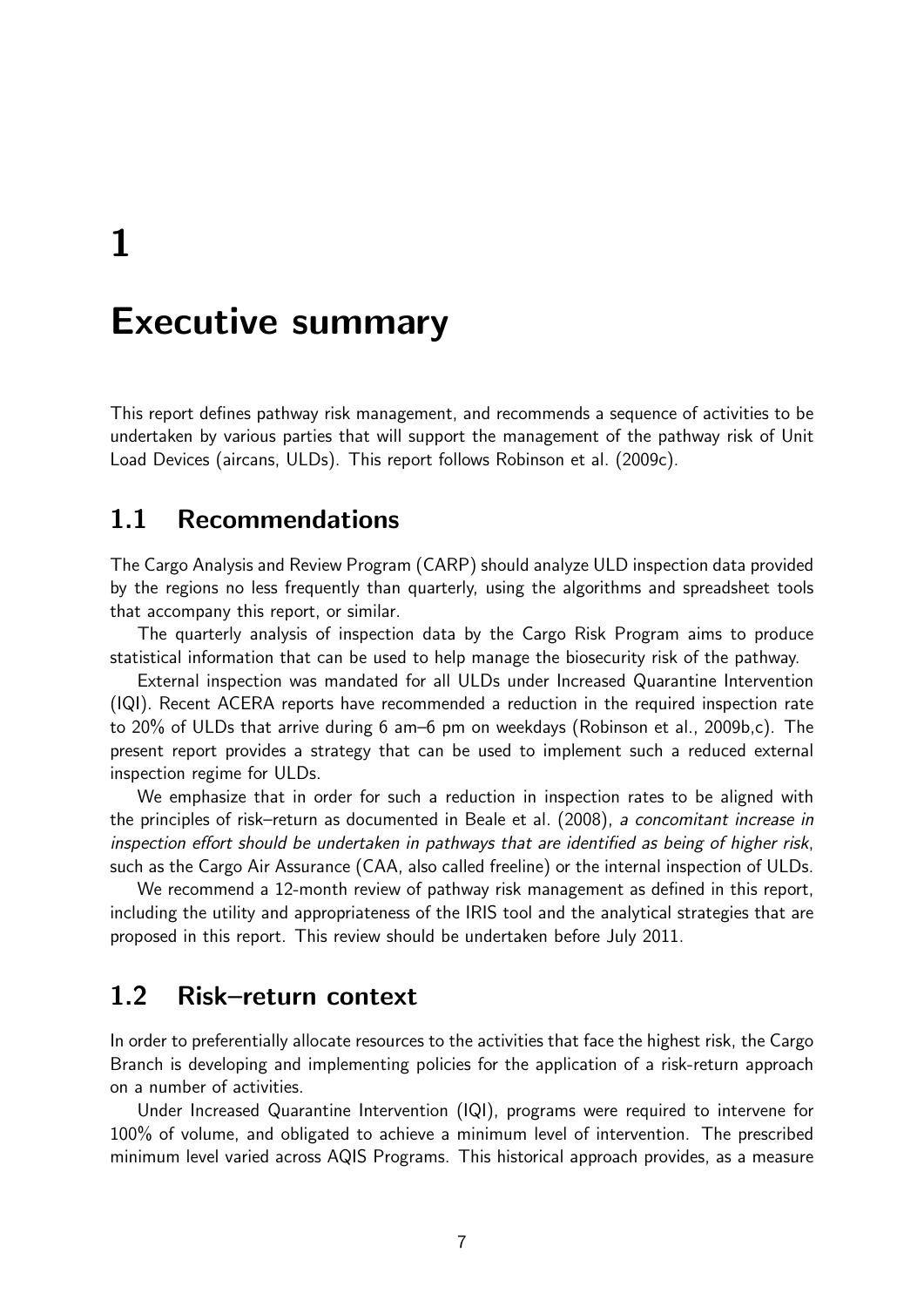of performance, information on the level of activity that is to be undertaken and a numerical standard that is to be achieved.

Biosecurity risk management principles state that rather than focusing efforts on maintaining a prescribed level of activity or quantitative measure of performance, resources should be allocated on the basis of statistical intelligence and scientific assessment. Intervention levels should be responsive to changing risks, and performance should be measured against maintaining an acceptable level of risk.

Future risk management strategies will entail resourcing and guiding a level of intervention to maintain leakage at less than a determined level, where leakage is considered to be the (estimated) amount of undetected movement of goods or vessels of quarantine concern through an intervention process.

#### <span id="page-7-0"></span>1.2.1 Alignment with Beale review

This report is the third in a sequence of three (previous reports are [Robinson et al.,](#page-25-2) [2009b,](#page-25-2)[c\)](#page-25-1). The study of which this report is a portion directly targets two of the recommendations made by the Beale report [\(Beale et al.,](#page-25-3) [2008\)](#page-25-3):

- 44 The balance and level of biosecurity resources across the continuum should be determined by a consistent analysis of risks and returns across programs. The level and allocation of resources should be comprehensively reviewed against risk–return profiles at least every five years.
	- This study provides an analysis of the risks and returns for the inspection of ULDs.
- 52 The National Biosecurity Authority should undertake a continuing program of analysis of risk pathways using data collected from pre-border intelligence and border inspections at control points along the continuum. The results of this analysis should be used to update risk management strategies and measures.
	- This study examines the quarantine risk associated with the ULD pathway using border inspection data.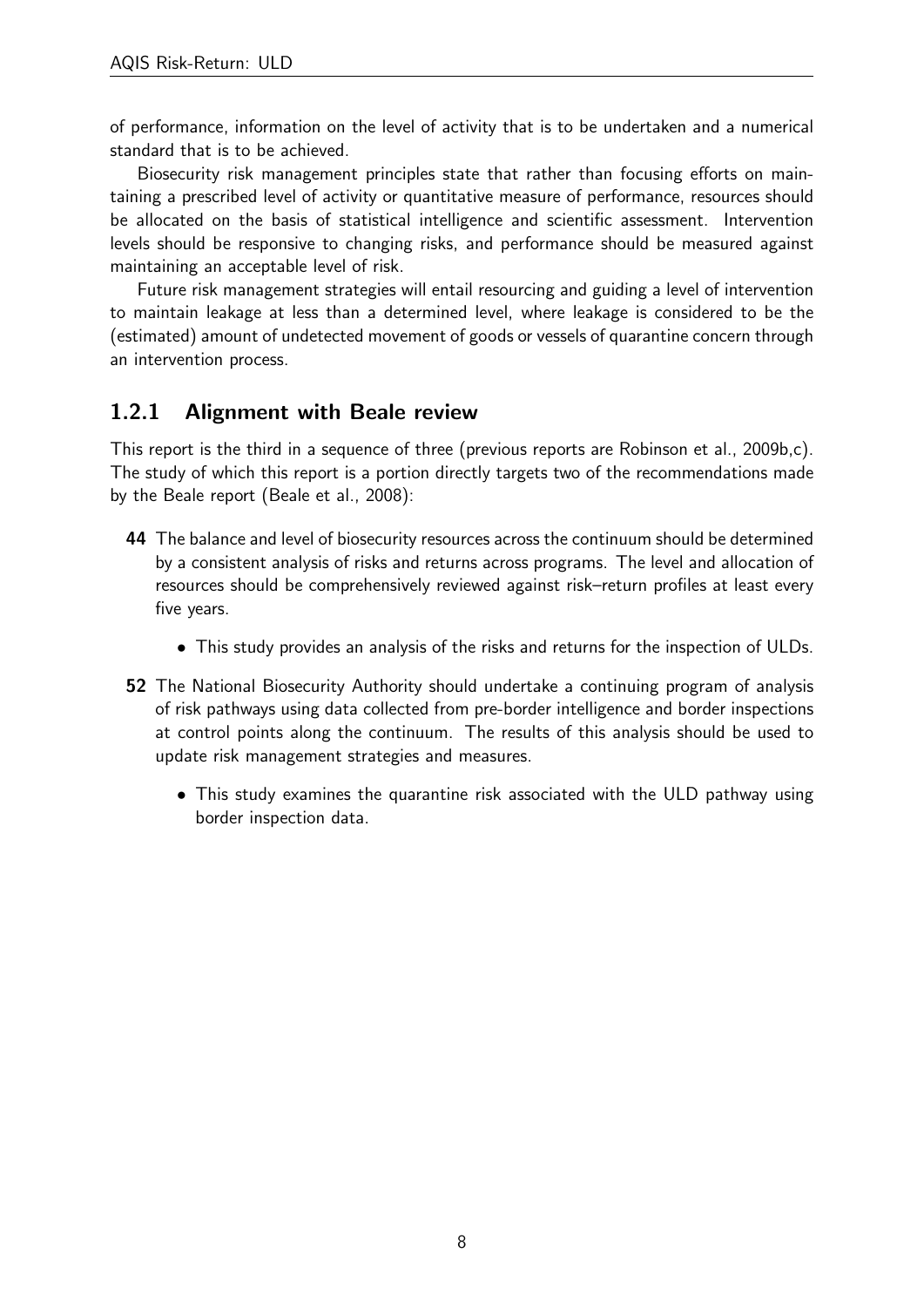<span id="page-8-0"></span>2

# Introduction

### <span id="page-8-1"></span>2.1 Background

This project, ACERA project 1001e, extends the conclusions of ACERA projects 0804 [\(Robin](#page-25-4)[son et al.,](#page-25-4) [2008\)](#page-25-4) and 0804a [\(Robinson et al.,](#page-25-5) [2009a\)](#page-25-5). Briefly, the earlier reports provided a summary of current AQIS Import Clearance (IC) processes, proposed a risk framework and an analytical strategy for using historical data to identify high-risk import pathways and to prescribe candidate monitoring regimes based on the estimated risk, and demonstrated the application of the strategy using six case studies.

The unit load device (ULD) case study initially used identical methodology to that presented in ACERA reports 0804 and 0804a in order to advise on the expected risk from the adoption of Phase 1 of the risk–return strategy for ULDs. The results of that study are reported in [Robinson et al.](#page-25-2) [\(2009b\)](#page-25-2).

Phase 1 of the Air Cargo risk–return strategy involved the releasing, without external inspection, of ULDs that arrive during the night shift or on weekends, for each of the three most active regional facilities: Sydney, Melbourne, and Brisbane.

Phase 2 of the Air Cargo risk–return strategy involves the releasing, without external inspection, of

- all ULDs that arrive during the night shift or on weekends, and
- no more than 80% of ULDs that arrive during the weekday shifts,

excepting those night and weekend shifts that are randomly nominated for inspection, and those ULDs that arrive on flights that are identified by the CARP as *high-risk flights*<sup>[1](#page-8-3)</sup>. For the purposes of the risk–return study, the day shift is defined as comprising all flights that arrive after 6 am and before 6 pm.

This report describes the implementation and operationalization of Phase 2, including the concomitant data collection, handling, and analysis that are needed for pathway risk management.

### <span id="page-8-2"></span>2.2 Definitions

Pathway risk management involves the estimation of the pathway contamination risk, and taking such actions as are deemed necessary to ensure that the contamination rate stays

<span id="page-8-3"></span><sup>&</sup>lt;sup>1</sup>No such flights have been identified to date; all flights are presently low-risk flights.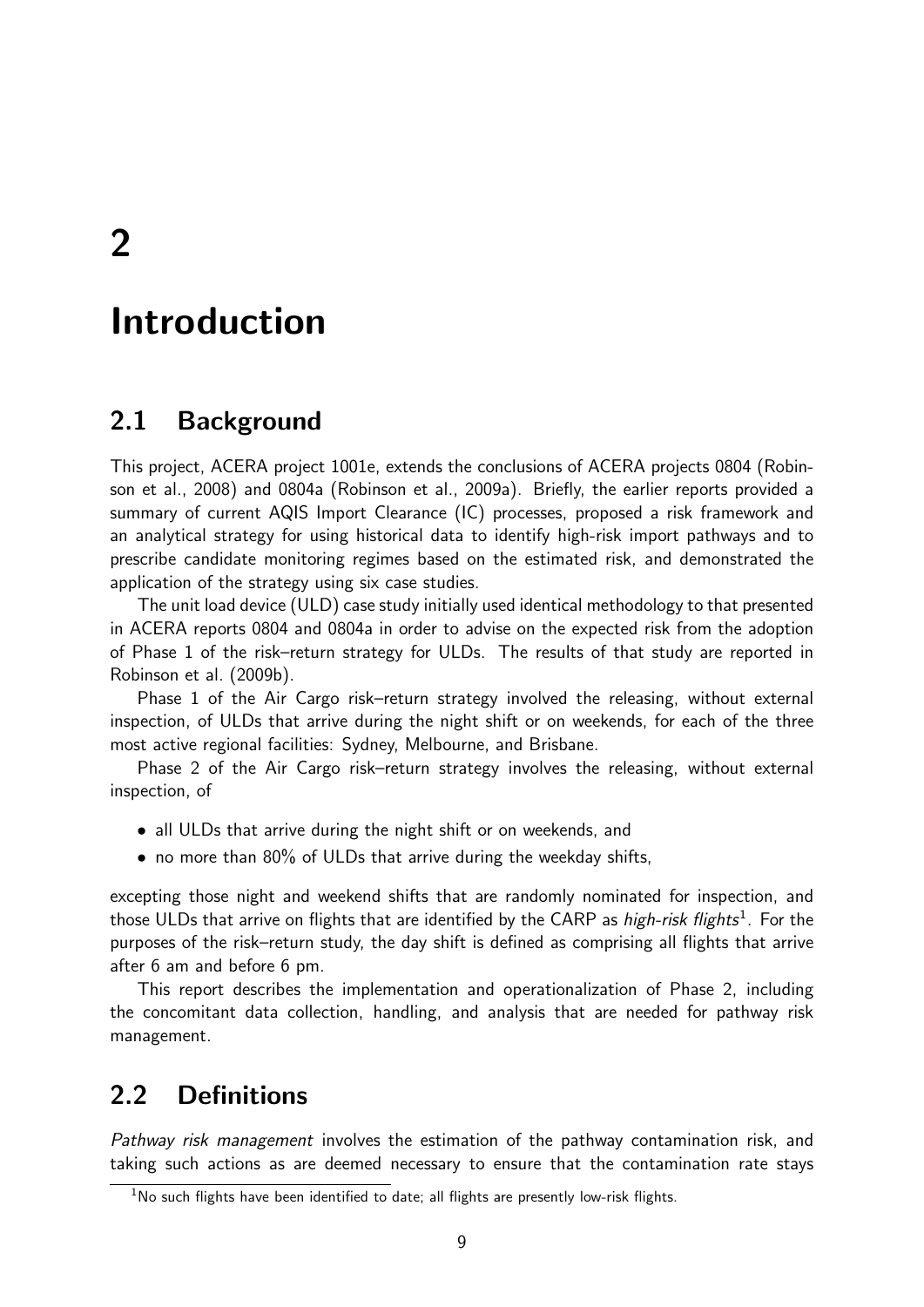below a nominated level, with specified statistical confidence.

A component of pathway risk management is the allocation of inspection resources. Inspection plays three important roles: interception of contaminated items, estimation of leakage, and deterrence. Given an estimate of pathway risk,

- If the estimated risk of the pathway is above the program risk cutoff specified by the program then the pathway should be inspected at a sufficient rate that the estimated pathway leakage will be below the cutoff. Fully inspecting the pathway is an option.
- If the estimated risk is below the program risk cutoff, then the pathway should be monitored by random sampling, at a rate advised by the CARP, based on statistical analysis of previous inspection data, for example using the IRIS tool.

## <span id="page-9-0"></span>2.3 Deliverables

The deliverables of ACERA project 1001e are as follows:

- 1. a report that reviews the risk associated with the adoption of Phase 1 of the ULD risk–return strategy (delivered: [Robinson et al.,](#page-25-2) [2009b\)](#page-25-2),
- 2. a report that details statistical models and examples of use for more fine-grained risk profiling, with a spreadsheet, an algorithm, and/or business rules to identify high-risk pathways and documentation suitable to implement same (delivered: [Robinson et al.,](#page-25-1) [2009c\)](#page-25-1), and
- 3. a training workshop (delivered in November 2009) and guidelines for operational deployment (this report).

The balance of this report is structured as follows. Chapter [3](#page-10-0) provides a summary of the recommended workflow of the use of the IRIS tool to support pathway risk management, as performed by the Air Cargo program with support from CARP. Chapter [4](#page-11-0) details the recommended inspection regime to be carried out within each region. Chapter [5](#page-15-0) describes the data template to be used by the regions to capture the inspection data and to report the data to the pathway manager. Finally, Chapter [6](#page-18-0) describes the quarterly operations that should be undertaken by CARP to provide the Air Cargo program with guidance about the level of quarantine risk that is reflected in the inspection data.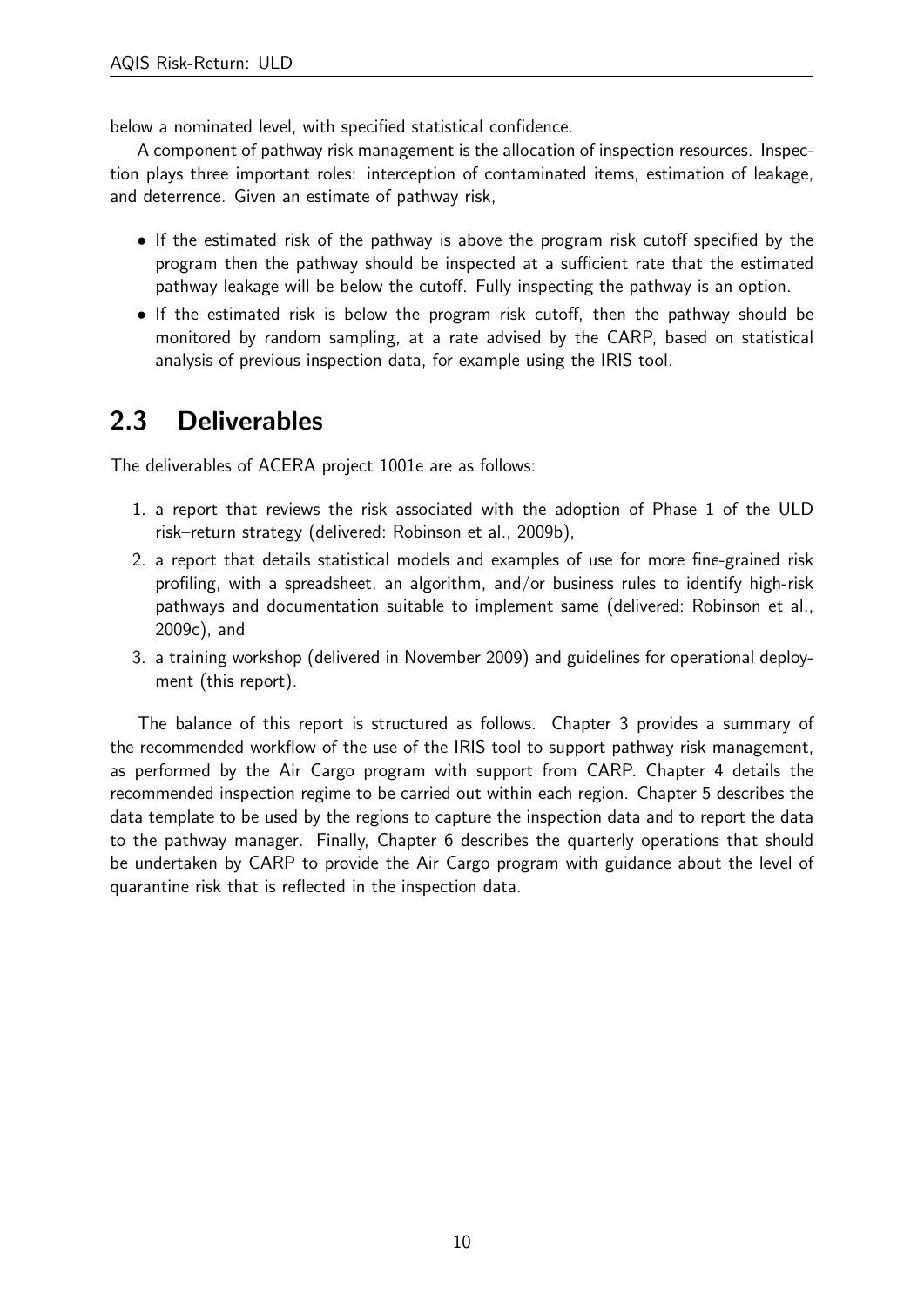# <span id="page-10-0"></span>3

# **Workflow**

The purpose of the quarterly analysis of inspection data by CARP is to produce statistical information that can be used to assist in managing the biosecurity risk of the pathway. Pathway risk managers will use the statistical information as one component of the pathway risk management decision-making process.

The workflow is as follows.

- 1. The regional offices will perform inspections on ULDs using a protocol that is based on risk–return principles, and communicated to them by the pathway manager (Chapter [4\)](#page-11-0).
- 2. The outcomes of the inspections will be recorded on templates that are provided by the pathway manager, which are to be returned to the pathway manager each quarter (Chapter [5\)](#page-15-0). The pathway manager provides these templates to the CARP.
- 3. The CARP analyzes the data on the templates and:
	- (a) estimates the risk of the pathway and any sub-pathways, and
	- (b) identifies any sub-pathways that show evidence of particularly high risk (e.g., risky flights).

The CARP reports the analysis to the pathway manager, providing estimates of risk, interpretation, and context (Chapter [6\)](#page-18-0).

- 4. The pathway manager decides whether the level of risk in the pathway and sub-pathways is acceptable, and may solicit further guidance from the CARP as to appropriate remedial actions. Examples of such guidance would be a recommendation for increased inspections, or the identification of sub-pathways that should be inspected at a higher rate.
- 5. The pathway manager advises the regions of any changes to the inspection protocol that are necessary.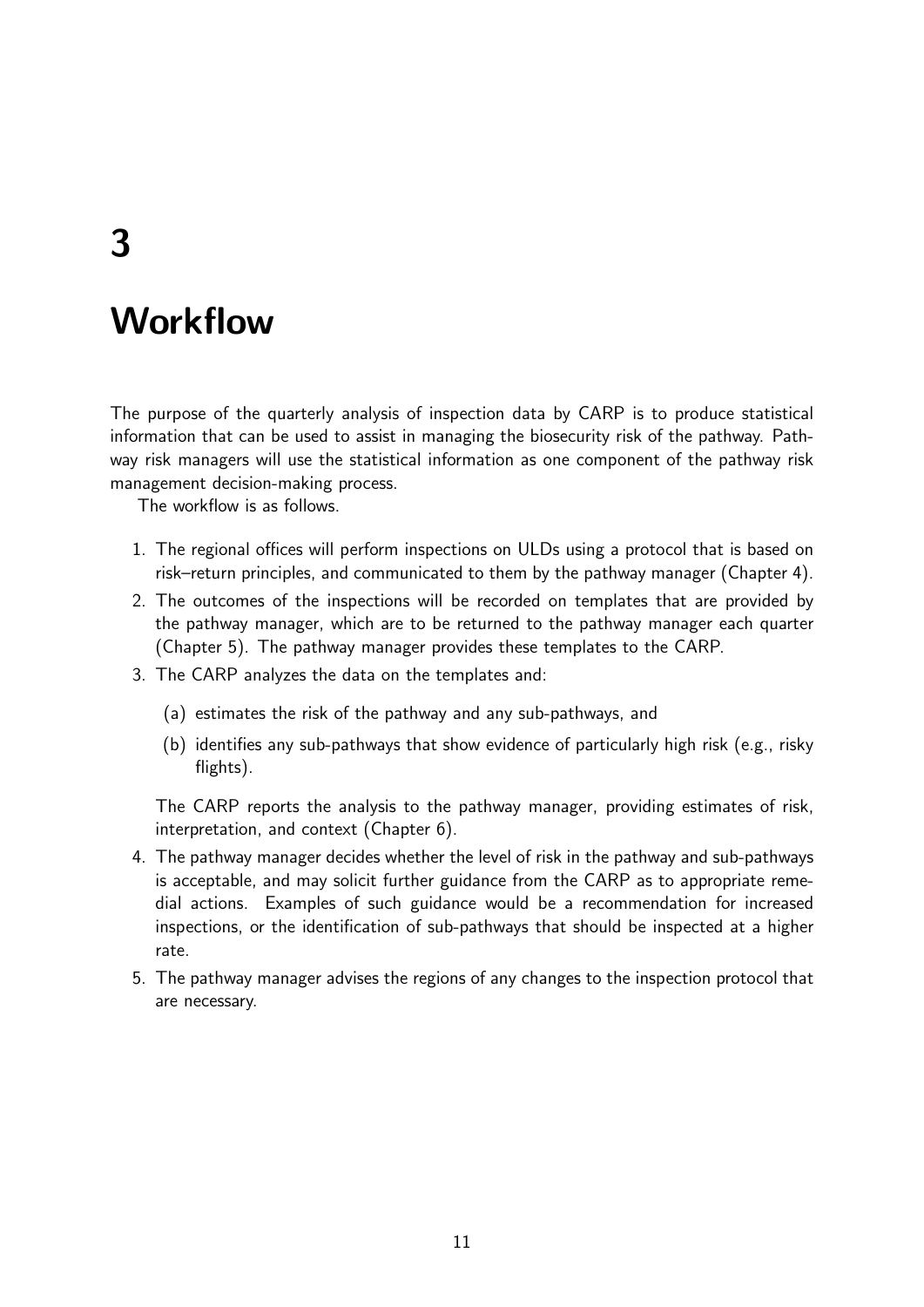<span id="page-11-0"></span>4

# Inspection Strategy

We recommend the following inspection regime for ULD for all regions. Inspection comprises both external, and where possible, internal inspection. Inspection rates refer to the rates of inspection of flights, not ULDs.

- a minimum 20% inspection rate of flights arriving between 6 am and 6 pm on weekdays, selected randomly except as noted below;
- Targeted inspection flights that are suspected of being high-risk should be targeted in addition to the 20%. Here we refer to *high-risk* as meaning either (i) that there is an unusually high probability of contamination, determined using inspection records, or (ii) that the consequences associated with contamination are of particular concern.
- Night inspection once per calendar month for any regions with flights arriving between 6pm and 6am, inspect at least 20% of those flights, selected randomly except as noted above.
- Weekend inspection one weekend day per calendar month for any regions with flights arriving on weekend days, inspect at least 20% of those flights, selected randomly except as noted above.
- Leakage inspections will proceed on a region-specific basis, to be determined and advised.
- Inspection results will be provided quarterly to CARP for analysis and risk–return update.

The inspection rate should average or exceed 20% of week-day flights across a year. The inspection rate may exceed 20% due to random fluctuations and/or targeted inspections. The inspection level of one weekend day per month is chosen based on striking an informal balance between convenience and data collection. It should not be interpreted as a hard–and–fast prescription by the managing program. However, some hard–and–fast prescription should be made to provide guidance for the regional offices.

### <span id="page-11-1"></span>4.1 Random selections

The best approach for random selection of flights will be specific to individual regions. Regional offices should be encouraged to suggest alterations for operational clarity and convenience.

The designs laid out below should be run as a trial for at least four quarters, as a burn-in period. At that point the CARP should review the estimated risk and provide guidance as necessary for changes to inspection rates or protocols, based on the statistical analysis of the historical inspection data.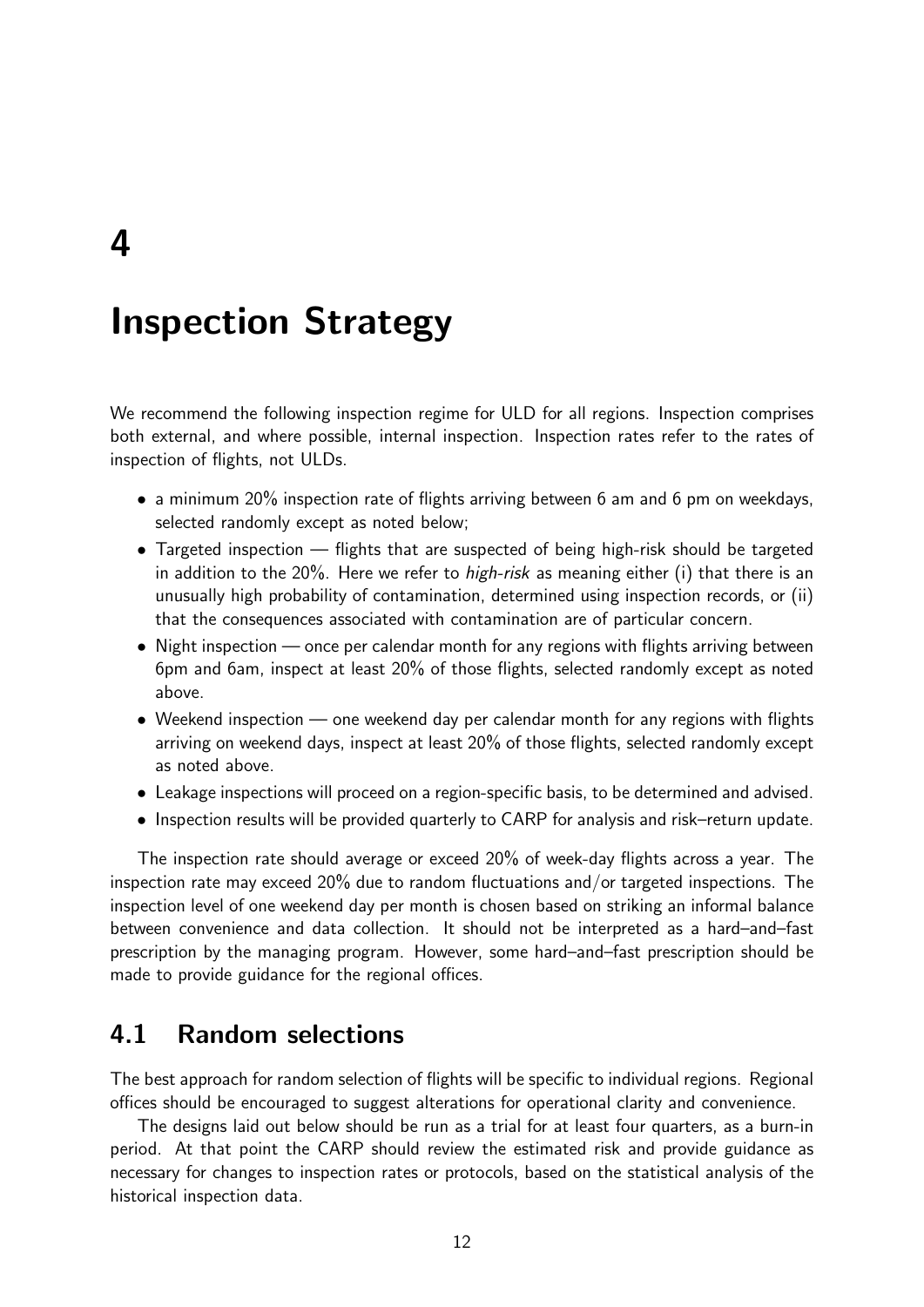The number of ULDs on flights that are not inspected does not need to be recorded. This information will be obtained by the CARP from Customs if necessary.

Note that the sample designs that are described below for each of the regions are only recommendations, arrived at after discussions with each region. They should be considered as guidelines, not hard–and–fast prescriptions.

#### <span id="page-12-0"></span>4.1.1 Adelaide

On average, five ULD–bearing flights arrive per day at Adelaide International airport between 6 am and 6 pm. All ULD movements pass through Australian Air Express, so all inspections can take place there.

The region externally and internally inspects all the ULDs that arrive on a single specific flight each week day, rotating the flight/day combination so that all flights are approximately equally covered. That is, each week day, a single flight is selected for external inspection of all ULDs.

20% of flights on one random weekend shift will also be inspected each month.

#### <span id="page-12-1"></span>4.1.2 Brisbane

Up to 40 flight numbers arrive each month between 6 am and 6 pm. Some flights arrive daily, others are sparse. The region sees up to 12 unique flights per day bearing ULDs. Ten daily flights arrive regularly. The ULDs are unloaded and delivered to one of four cargo terminal operators (CTOs): QANTAS (30 flight numbers), Toll (6), AAE (3), and Menzies Aviation (1). Inspections are performed by officers who will be on-site at the CTO for SAC inspection and other surveillance duties.

Daily flights are inspected at least twice in a week but all other flights which arrive irregularly or outside normal business hours are inspected at least once in a month. Flights that arrive after 6 pm are held over until the next day.

This design represents a compromise between effort and complexity. It will result in oversampling of the flights that arrive less frequently than daily, but that is perfectly acceptable from the statistical point of view.

#### <span id="page-12-2"></span>4.1.3 Melbourne

Approximately 34 ULD–bearing flights arrive each day between 6 am and 6 pm.

The regional office will create a weekly checklist of the daily flights. This checklist will be monitored by the region and will be completed each week, so that each daily flight will be inspected once per week. The order in which the flights appear on the checklist will be altered each month to protect against too regular a pattern. The checklist will include some guidance as to 'sets' of flights that will be convenient to inspect simultaneously.

One random evening shift per month will be included, which comprises the inspection of ULDs from all flights arriving outside 6am to 6 pm. CTOs will be asked to hold over ULDs that arrive after 6 pm.

One random Saturday shift and one random Sunday shift will also be inspected each month. These shifts do not need to be on the same weekend. This design was decided before the policy was finalised, and can be reduced to one weekend shift per month.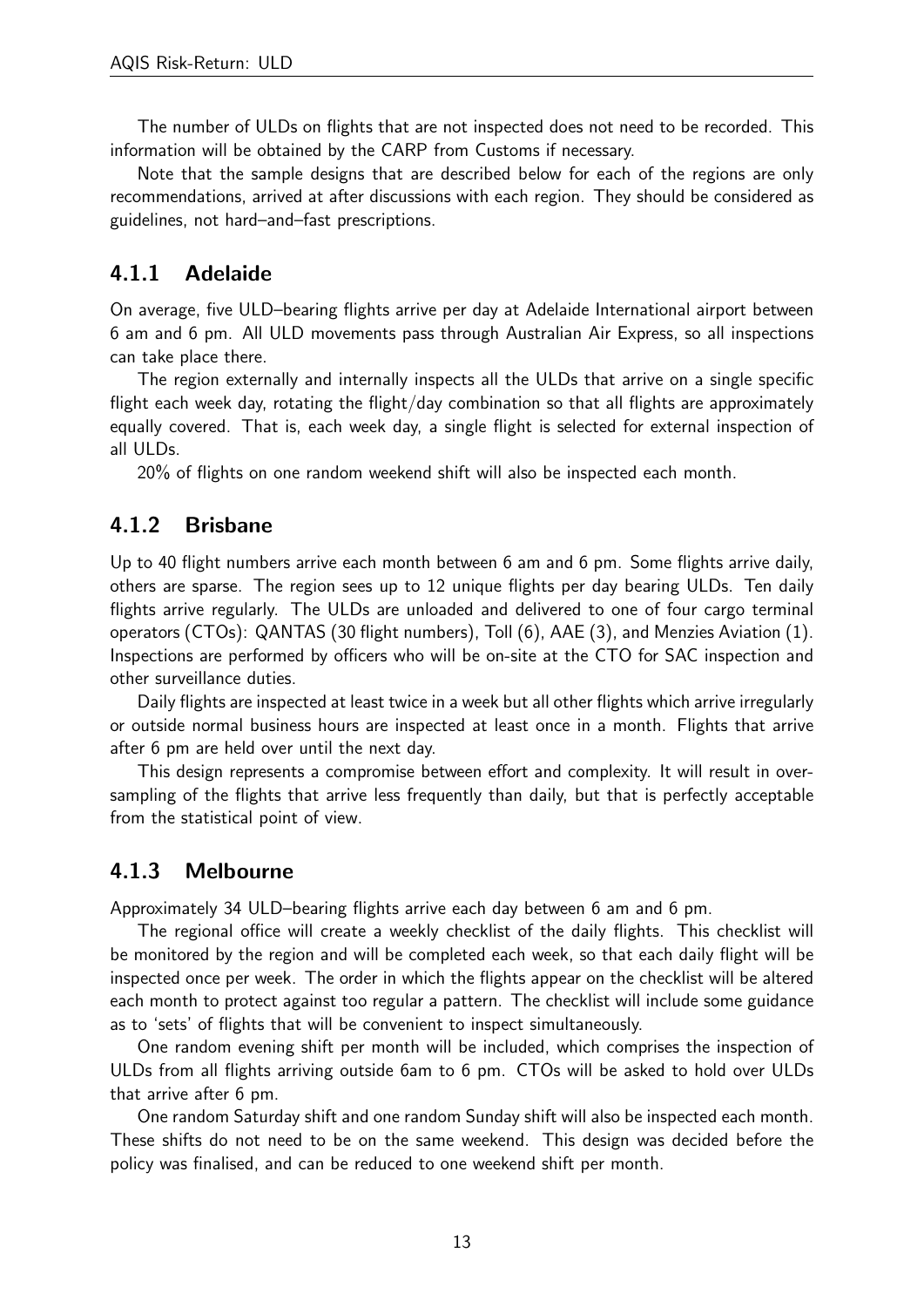#### <span id="page-13-0"></span>4.1.4 Perth

Approximately 22 flights per week deliver ULDs to Perth, which are then dispersed among two CTOs: QANTAS and Perth Cargo Centre. Each CTO will be visited one different day per week; all ULDs arriving at that CTO between 6 am and 6 pm will be inspected. The CTO day will be rotated approximately monthly.

One weekday per month will be selected by the region; on that day, all ULDs that arrive after 6 pm will also be inspected.

One random Saturday shift and one random Sunday shift will also be inspected each month. These shifts do not need to be on the same weekend. This design was decided before the policy was finalised, and can be reduced to one weekend shift per month.

#### <span id="page-13-1"></span>4.1.5 Sydney

Sydney is the major hub for ULDs. Approximately 80 ULD–bearing flights arrive each day between 6 am and 6 pm.

The ULDs will be externally inspected on the tarmac by crews that are assigned to meet high-risk movements (HRMs). This inspection strategy reflects the current operation. Therefore, the 20% sample will be easily collected. The sample may not be balanced across all daylight flights. Whether or not the degree of imbalance will be cause for concern will be assessed by the CARP after at least one quarter of data collection. These crews operate all days of the week, so there will be no need to proscribe specific weekend inspections.

## <span id="page-13-2"></span>4.2 Targeted selections

Currently, no flights are identified as high-risk flights in any region for this pathway.

## <span id="page-13-3"></span>4.3 Inspection Effectiveness

Leakage surveys must be performed to provide timely statistical information about pathwaylevel effectiveness. Leakage surveys also satisfy subsidiary roles of motivation and interception.

Leakage surveys for ULDs are more complicated in the risk–return setting than they were under IQI. This increased complication is because under IQI, all ULDs were inspected, which meant that any random sample of ULDs that was selected for a leakage survey could be assumed to have been previously inspected. Therefore, any biosecurity risk material (BRM) that was intercepted would automatically be leakage. However, under risk–return, some ULDs in a leakage survey may not have been inspected, and therefore are not admissible as evidence of leakage.

Each region will need to conduct regular leakage snapshot surveys to estimate the effectiveness of the inspection process, which is a component of pathway risk management. We are in the process of determining an acceptable leakage survey strategy that delivers useful and timely intelligence without creating an unnecessary burden $^1$  $^1$ . This strategy will most likely be tailored to specific regional constraints.

<span id="page-13-4"></span><sup>1</sup>Work ongoing!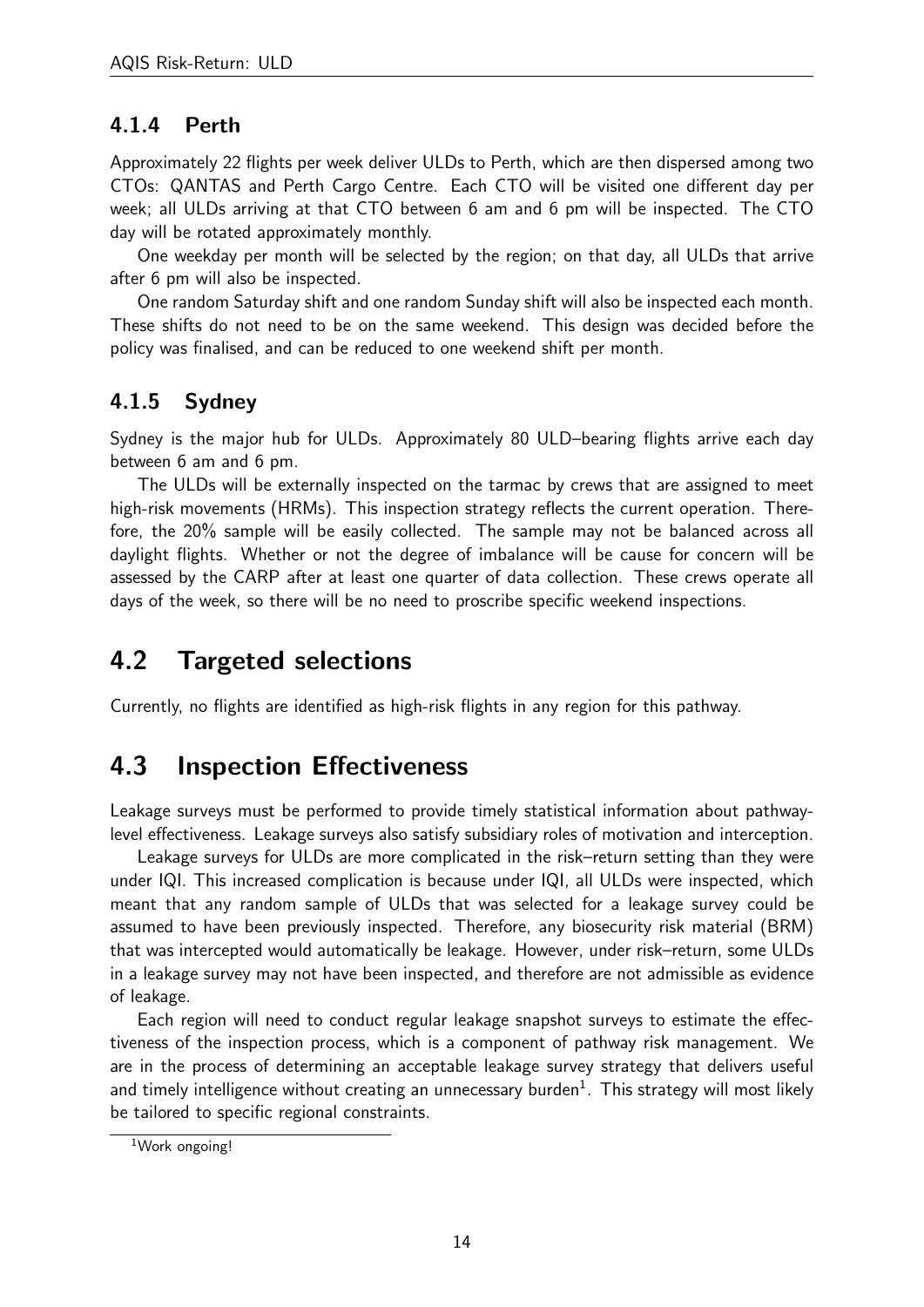## <span id="page-14-0"></span>4.4 Purposive Sampling

At any time, AQIS may gain intelligence about the expected contamination of any of the pathways described in this report. The intelligence might suggest, for example, that a particular flight or courier or carrier should be targeted with extra inspections, in addition to the 20% prescribed herein. The pathway manager should act on this intelligence without concern about the statistical ramifications of unbalanced pathway monitoring.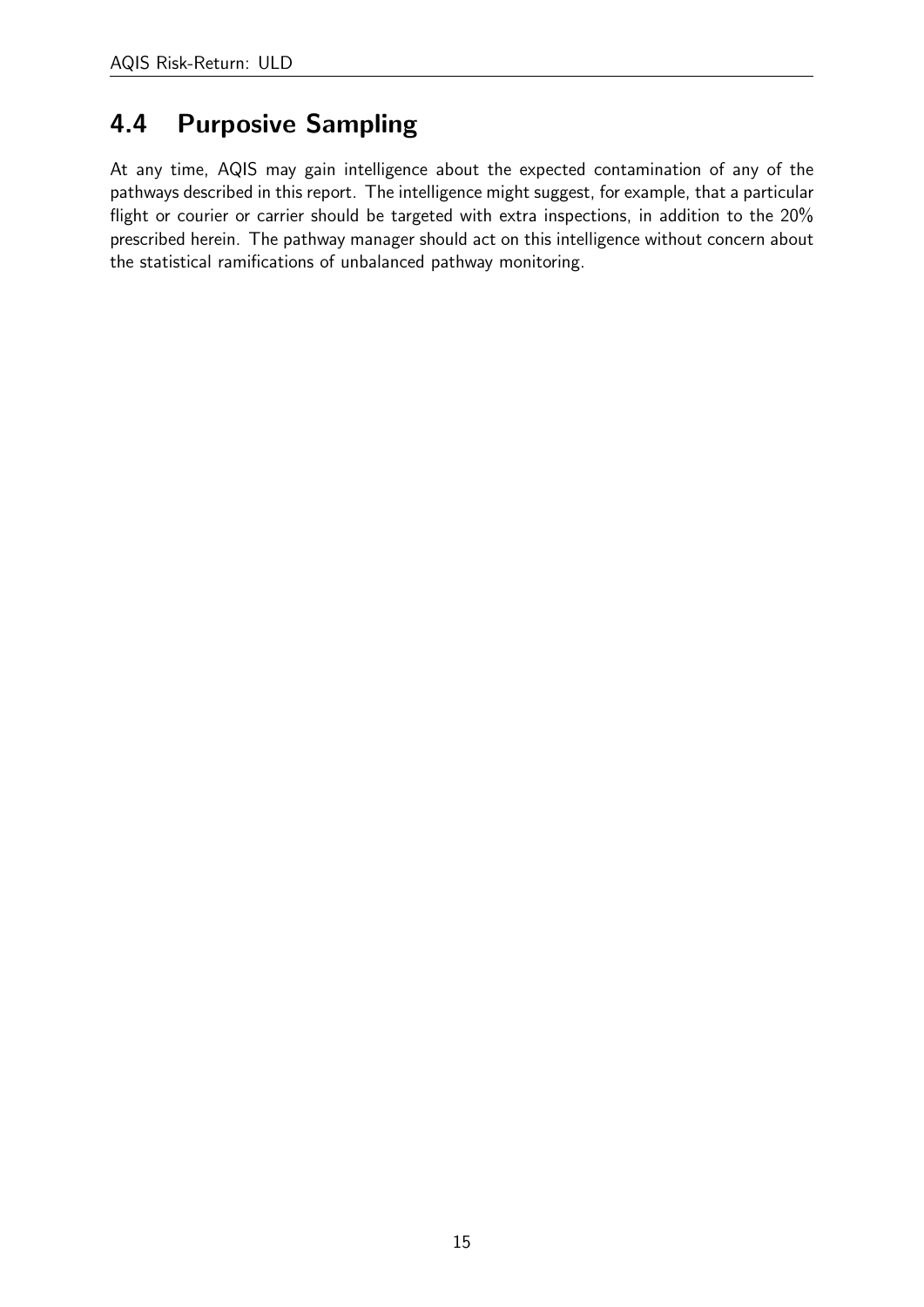# <span id="page-15-0"></span>Data Template

The template to be used by regional offices for recording ULD inspection data will be constructed as follows. It will be a spreadsheet that contains two worksheets:

- 1. Inspections will report the inspection effort, and
- 2. Interceptions will report the details of contaminated ULDs.

The ULD inspections will be subject to validation inspections, the design of which is still under consideration. The present template will not provide for validation.

### <span id="page-15-1"></span>5.1 Inspections

The Inspections sheet will report the inspection effort. It will comprise eight columns (Figure [5.1\)](#page-15-3):

- 1. Date of inspection, in  $dd/mm/yy$  format,
- 2. Flight flight number,
- 3. Port of Loading,
- 4. Sighted the number of ULDs inspected externally,
- 5. Reported on CPM the number of ULDs reported on the CPM<sup>[1](#page-15-4)</sup>,
- <span id="page-15-3"></span>6. Officer's Name, and
- 7. Comments

## <span id="page-15-2"></span>5.2 Interceptions

The Interceptions sheet will report the details of contaminated ULDs. It will comprise 16 columns, labeled as follows (Figure [5.2\)](#page-16-0).

- 1. Date of inspection, in  $dd/mm/yy$  format,
- 2. Flight flight number,
- 3. ULD Rego registration number of the ULD,

<span id="page-15-4"></span><sup>&</sup>lt;sup>1</sup>Cargo positioning manifest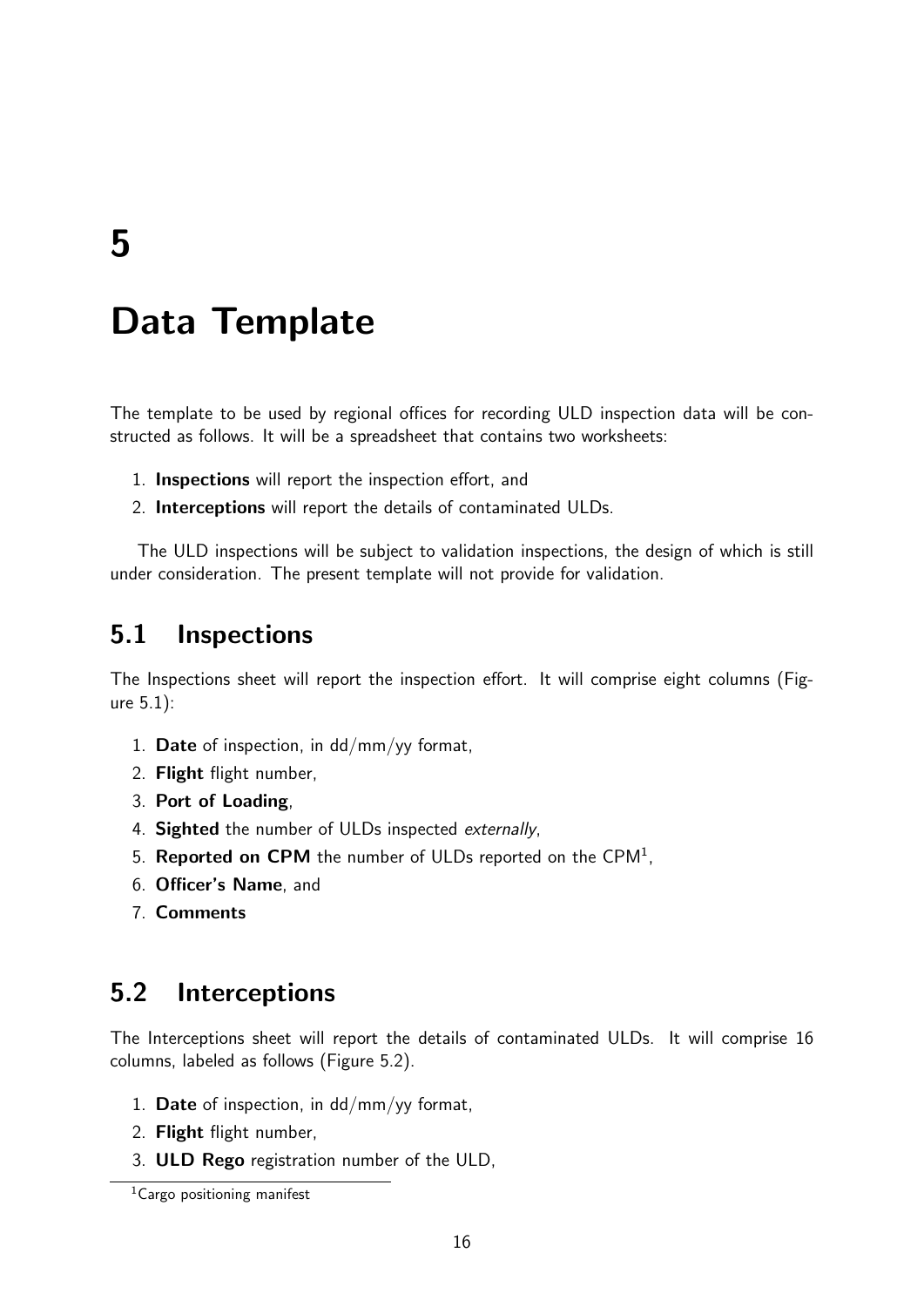| <b>Date</b> | <b>Flight</b>        | <b>Port Of Loading</b> | <b>Sighted</b> | <b>Reported</b><br>on CPM | <b>Officer's Name</b> | <b>Comments</b>     |
|-------------|----------------------|------------------------|----------------|---------------------------|-----------------------|---------------------|
| 15/03/09    | <b>FLIGHT NUMBER</b> | Kuala lumpur           | 20             | 21                        | <b>JOHN SMITH</b>     | <b>EXAMPLE ONLY</b> |
| 1/06/10     | LA 0801              | <b>AKL</b>             | 3              |                           | G Organ/ G Dalv       |                     |
| 1/06/10     | QF 0012              | <b>LAX</b>             | 8              | 8                         | G Organ/ G Daly       |                     |
| 1/06/10     | <b>JQ 0038</b>       | <b>DPS</b>             | 5              | 5                         | G Organ/ G Daly       |                     |
| 1/06/10     | GA 0714              | <b>DPS</b>             | 11             | 11                        | G Organ/ G Daly       |                     |
| 1/06/10     | QF 0128              | <b>HKG</b>             | 8              | 8                         | G Organ/ G Dalv       |                     |
| 1/06/10     | MH 0123              | <b>KUL</b>             | 7              |                           | G Organ/ G Daly       |                     |
| 1/06/10     | NZ 0101              | <b>AKL</b>             | 10             | 10                        | G Organ/ G Daly       |                     |
| 1/06/10     | NZ 0187              | CHC                    | 3              | 3                         | G Organ/ G Daly       |                     |
| 1/06/10     | QF 0130              | <b>PVG</b>             | 6              | 6                         | G Organ/ G Dalv       |                     |
| 1/06/10     | <b>MU 0561</b>       | <b>PVG</b>             | 4              | 4                         | G Organ/ G Daly       |                     |
| 1/06/10     | QF 7524              | <b>CHC</b>             | 26             |                           | G Organ/ G Daly       |                     |
| 1/06/10     | QF 0018              |                        | 5              | 9                         | S.Brown/R.Stares      |                     |
| 1/06/10     | <b>JQ 0004</b>       | <b>HNL</b>             | 7              | 7                         | S.Brown/R.Stares      |                     |
| 1/06/10     | SQ 0233              | <b>SIN</b>             | 17             | 17                        | S.Brown/R.Stares      |                     |
| 1/06/10     | NZ 0149              | WLG                    |                |                           | S.Brown/R.Stares      |                     |
| 1/06/10     | JQ 0150              | ??                     |                |                           | S.Brown/R.Stares      |                     |

| <b>Date</b> | Flight                                              | <b>ULD Rego</b>   | <b>ULD Owner</b>          | OIQ No                           | Port of<br>Loading |                                  | <b>Actionable</b><br><b>Non-Actionable</b> | Internal<br>$(IN)$ or<br><b>External</b><br>(EX) | <b>Type of</b><br>Contamination |
|-------------|-----------------------------------------------------|-------------------|---------------------------|----------------------------------|--------------------|----------------------------------|--------------------------------------------|--------------------------------------------------|---------------------------------|
| 2/01/2012   | <b>Flight Number</b>                                | <b>AKE75869QF</b> | <b>Qantas</b>             | <b>N/A</b>                       | Singapore          |                                  | Actionable/Non-Actionable                  | EX                                               | Soil                            |
| 2/06/2010   | <b>SQ 7298</b>                                      | PGA62104SQ        | <b>Singapore Airlines</b> |                                  | Singapore          |                                  | Actionable                                 | EX                                               | <b>SOIL</b>                     |
| 2/06/2010   | <b>SQ 7298</b>                                      | <b>PGA62067SQ</b> | <b>Singapore Airlines</b> |                                  | Singapore          |                                  | Actionable                                 | EX                                               | <b>SOIL</b>                     |
| 2/06/2010   | <b>SQ 7298</b>                                      | <b>PMC52899SQ</b> | <b>Singapore Airlines</b> |                                  | Singapore          |                                  | Actionable                                 | EX                                               | <b>SOIL</b>                     |
| 2/06/2010   | <b>SQ 7298</b>                                      | PGA62194SQ        | <b>Singapore Airlines</b> |                                  | Singapore          |                                  | Actionable                                 | EX                                               | <b>ORGANIC</b>                  |
| 2/06/2010   | <b>SQ 7298</b>                                      | <b>PGA62074SQ</b> | <b>Singapore Airlines</b> |                                  | Singapore          |                                  | Actionable                                 | EX                                               | <b>ORGANIC</b>                  |
|             | <b>Description of</b><br><b>Contamination found</b> |                   |                           | <b>Completed</b>                 |                    |                                  |                                            |                                                  |                                 |
|             | (Provide full details)                              | Location          | CTO                       | Yes / No / In<br><b>Progress</b> |                    | <b>Completion</b><br><b>Date</b> | Officer(s)                                 |                                                  | <b>Additional Comments</b>      |
|             | soil and mud with leaf litter                       | Qantas Bond       | Qantas                    | <b>Yes</b>                       |                    | 2/01/12                          | John Smith                                 |                                                  | <b>Example Only</b>             |
|             | sand, gravel                                        | <b>QANTAS</b>     | <b>QANTAS</b>             | Yes                              |                    | 2/06/10                          | Forrest/G Wageman                          |                                                  | photo in folder                 |
|             | soil                                                | QANTAS            | QANTAS                    | Yes                              |                    | 2/06/10                          | Forrest/G Wageman                          |                                                  | photo in folder                 |
|             | black sand                                          | <b>QANTAS</b>     | <b>QANTAS</b>             | Yes                              |                    | 2/06/10                          | Forrest/G Wageman                          |                                                  | photo in folder                 |
|             | sand, gravel, leaves                                | <b>QANTAS</b>     | <b>QANTAS</b>             | Yes                              |                    | 2/06/10                          | Forrest/G Wageman                          |                                                  | photo in folder                 |
|             | sand, gravel, insect                                | <b>QANTAS</b>     | QANTAS                    | Yes                              |                    | 2/06/10                          | Forrest/G Wageman                          |                                                  | photo in folder                 |

<span id="page-16-0"></span>Figure 5.2: Screen capture of the worksheet that captures the interception results (split into two pieces for easy reading).

- 4. ULD Owner owner of the ULD,
- 5. OIQ No. Order into Quarantine.
- 6. Port of Loading,
- 7. Actionable / Non-actionable a description of the severity of the contamination,
- 8. Internal or External, the location on the ULD of the contamination,
- 9. Type of Contamination, report the Biosecurity Incident Category as per the INCI-DENTS database; see below.
- 10. Description of Contamination
- 11. Location of the ULD,
- 12. CTO, Cargo Terminal Operator
- 13. Completed, describing the status of treatment of the contamination,
- 14. Completion Date
- 15. Officer's Name, and
- 16. Additional Comments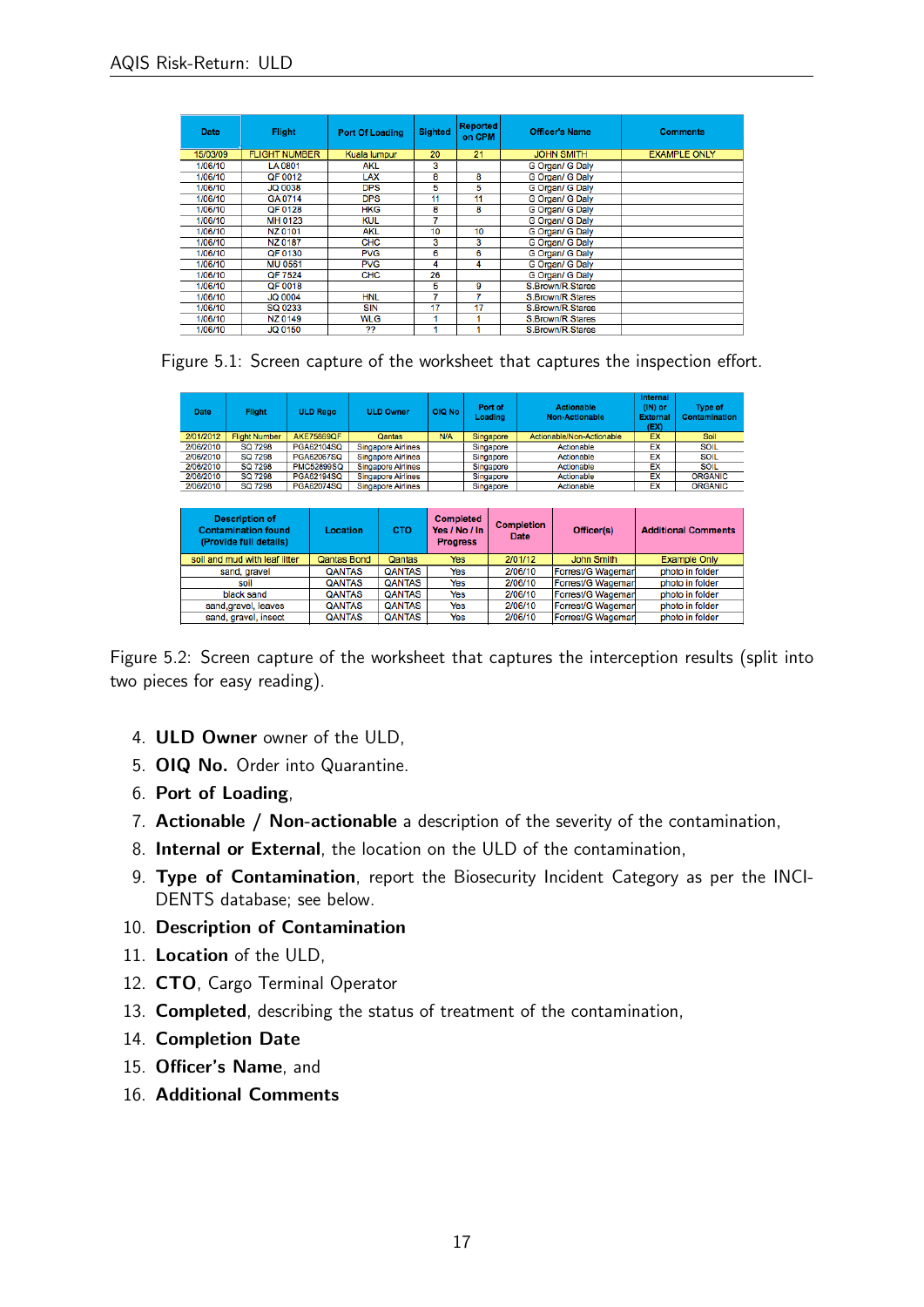### <span id="page-17-0"></span>5.2.1 Biosecurity Incident Category

(INCIDENTS database)

- Animal residue
- Bark
- Failed Fumigations
- Frass/Fresh Borer Holes
- Incorrect documentation
- Insect
- Live Animals
- Mis-declaration
- Other Invertebrates
- Plant Diseases
- Plant Material
- Seeds
- Soil/Earth/Sand
- Straw
- Undeclared Timber
- Water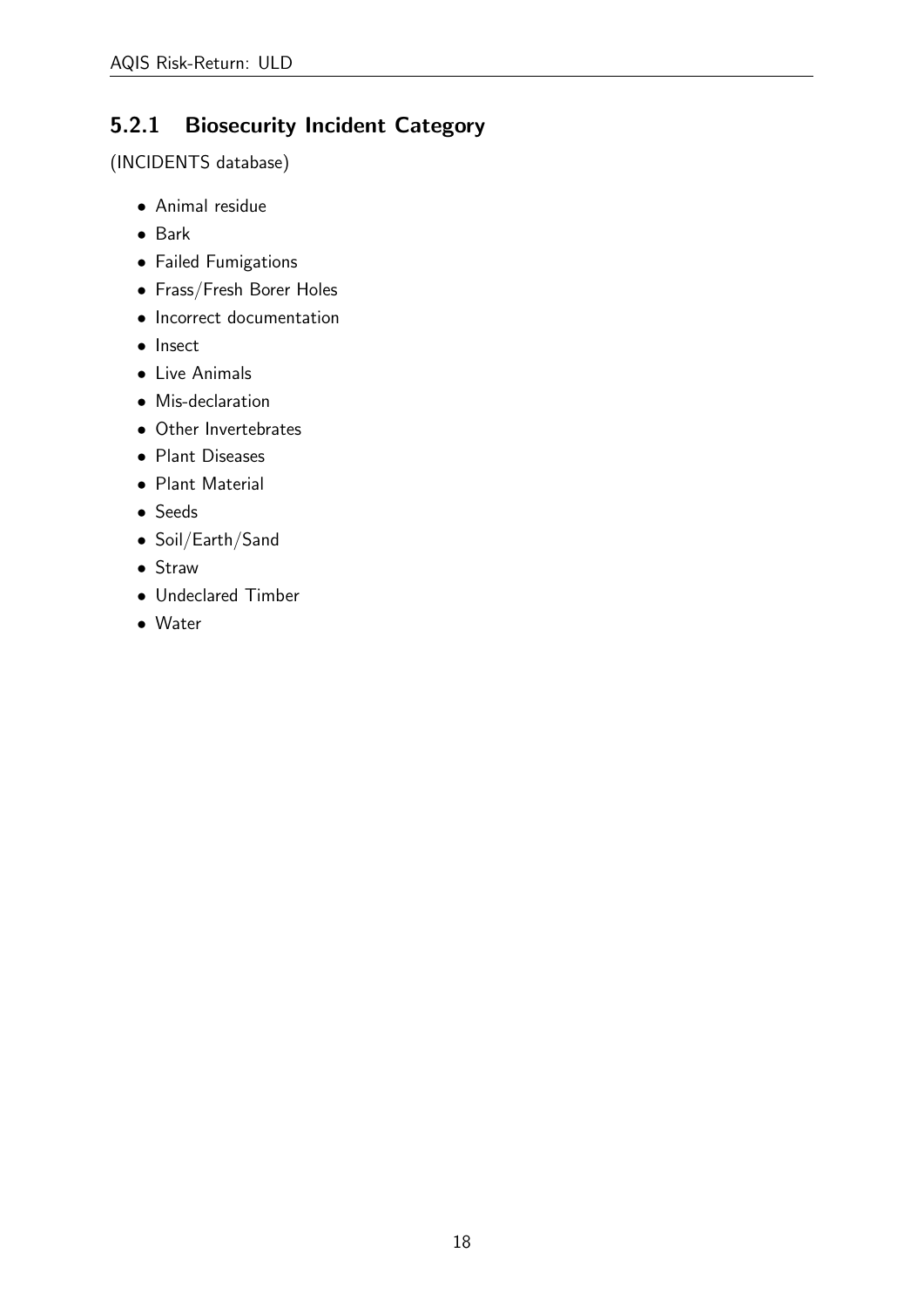# <span id="page-18-0"></span>6

## Analysis

The purpose of the quarterly analysis of inspection data by CARP is to produce statistical information that can be used to assist in managing the biosecurity risk of the pathway. Pathway risk managers will use the statistical information as one component of the pathway risk management decision-making process.

This chapter describes the process by which the quarterly inspection data are used to determine whether or not the pathway should be fully inspected, and if not, at what rate the random inspections should proceed.

### <span id="page-18-1"></span>6.1 Background: Managing the Biosecurity Risk

Management of the pathway biosecurity risk proceeds as follows. The pathway program nominates a cutoff, a level below which the leakage rate of actionable biosecurity risk material is to be reliably kept. This cutoff is possibly chosen with input from other stakeholders, and may vary for different components of the pathway. The cutoff is determined in the context of the definition of BRM that is considered 'actionable'. In addition, the pathway program nominates a confidence, which can be interpreted as the level of confidence with which the program wishes to state that the BRM leakage rate is below the risk cutoff.

For example, the program might use the figures of a risk cutoff of 1% with statistical confidence 95%. Then,

- the risk of the pathway is estimated using the ACERA IRIS (Inspection Risk and Inspection Surveillance, see Section [6.2\)](#page-19-0) algorithm, for example as captured in the reported spreadsheet tool;
- if the estimated risk of the pathway is above the cutoff specified by the program then the pathway should be either inspected at 100% or inspected at a sufficient rate that the estimated pathway leakage will be below the program risk cutoff; and
- if the estimated risk is below the program risk cutoff, then the pathway should be monitored by random sampling, as specified in Chapter [4.](#page-11-0)

The purpose of increasing the inspection rate of a pathway is to decrease the pathway leakage. Alternative measures to reduce the risk of the pathway may be worth considering. For example,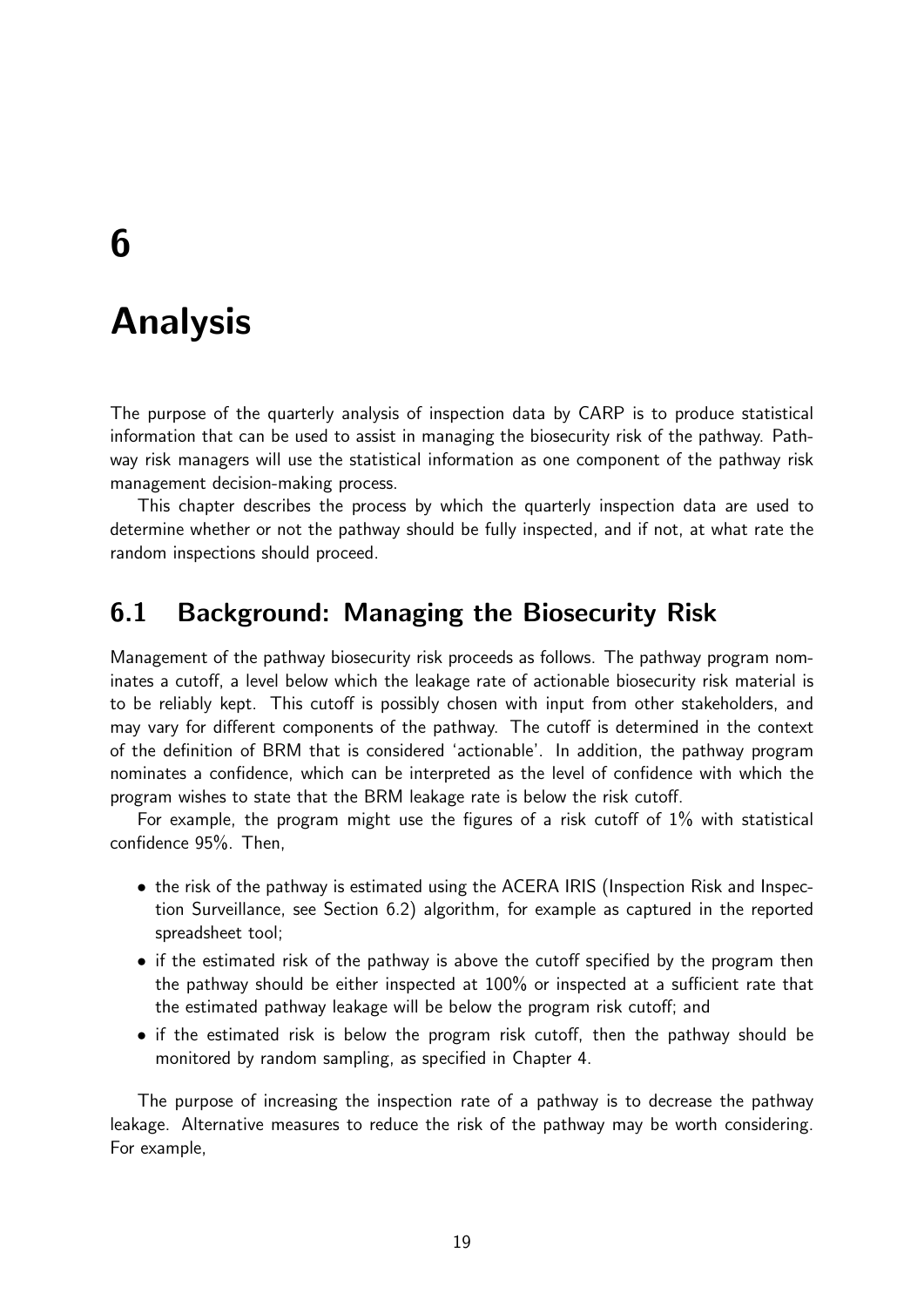- the pathway manager could decrease the pathway leakage by rigorously following up on interceptions, and determining whether or not the interceptions represented a genuine biosecurity risk; and
- effective use of profiling could be used to alter the balance of inspections on subpathways. If risk on sub-pathways can be demonstrated to vary then inspection resources can be preferentially and profitably directed towards the high-risk sub-pathways. An example of such a collection of sub-pathways in the context of ULDs might be airlines, or load ports.

## <span id="page-19-0"></span>6.2 Quarterly Risk Calculations

#### <span id="page-19-1"></span>6.2.1 Introduction

In order to facilitate this management, the CARP will produce statistical estimates of risk at the pathway level, and sub-pathway levels as appropriate.

#### <span id="page-19-2"></span>6.2.2 Preparation

The first five columns of the inspection record spreadsheet (Figure [6.1\)](#page-19-2) are to be copied directly from the inspection tab of the regional monthly ULD inspection template (see Figure [5.1\)](#page-15-3). Each row in these spreadsheets represents the inspection of the ULDs of a single flight.

The next two columns (AE and NE) represent the number of detections of actionable and non-actionable external contamination on ULDs for each flight. These values are manually transcribed from the interceptions tab of the regional template (see Figure [5.2\)](#page-16-0). That is, the counts of external contamination by flight and date are summarized from the regional template and entered into the inspection record spreadsheet.

The final column is used to determine which rows are included in the pivot table to the right, which computes the relevant statistics.

Ordinarily the rows corresponding to the previous year's worth of inspections will be included. When the data have been entered and the rows selected (using the Scope column), then refresh the pivot table (select the table with the mouse, right-click, and select Refresh Data).

The results from the pivot table should then be discussed with the pathway manager. Briefly, the results are interpreted as follows. Each row corresponds to all of the inspections that have been performed for a particular flight number. The first column (Flights) reports the number of times that flight was inspected. This number can be used to see whether the correct number of inspections per flight is being approximately achieved. The second column (ULDs) reports the total number of ULDs that have been inspected per flight and overall. The third column reports the rate (from 0 to 1) of actionable external contamination by flight, and should be used to identify risky flights, either formally or informally. The fourth column reports the rate (from 0 to 1) of non-actionable external contamination by flight.

### <span id="page-19-3"></span>6.2.3 Calculation

A screen capture of the IRIS tool is presented in Figure [6.2.](#page-21-0) Four key statistics must be entered in order to prescribe an inspection strategy. Each of the four key characteristics is identified below along with the column for entry in the IRIS algorithm spreadsheet.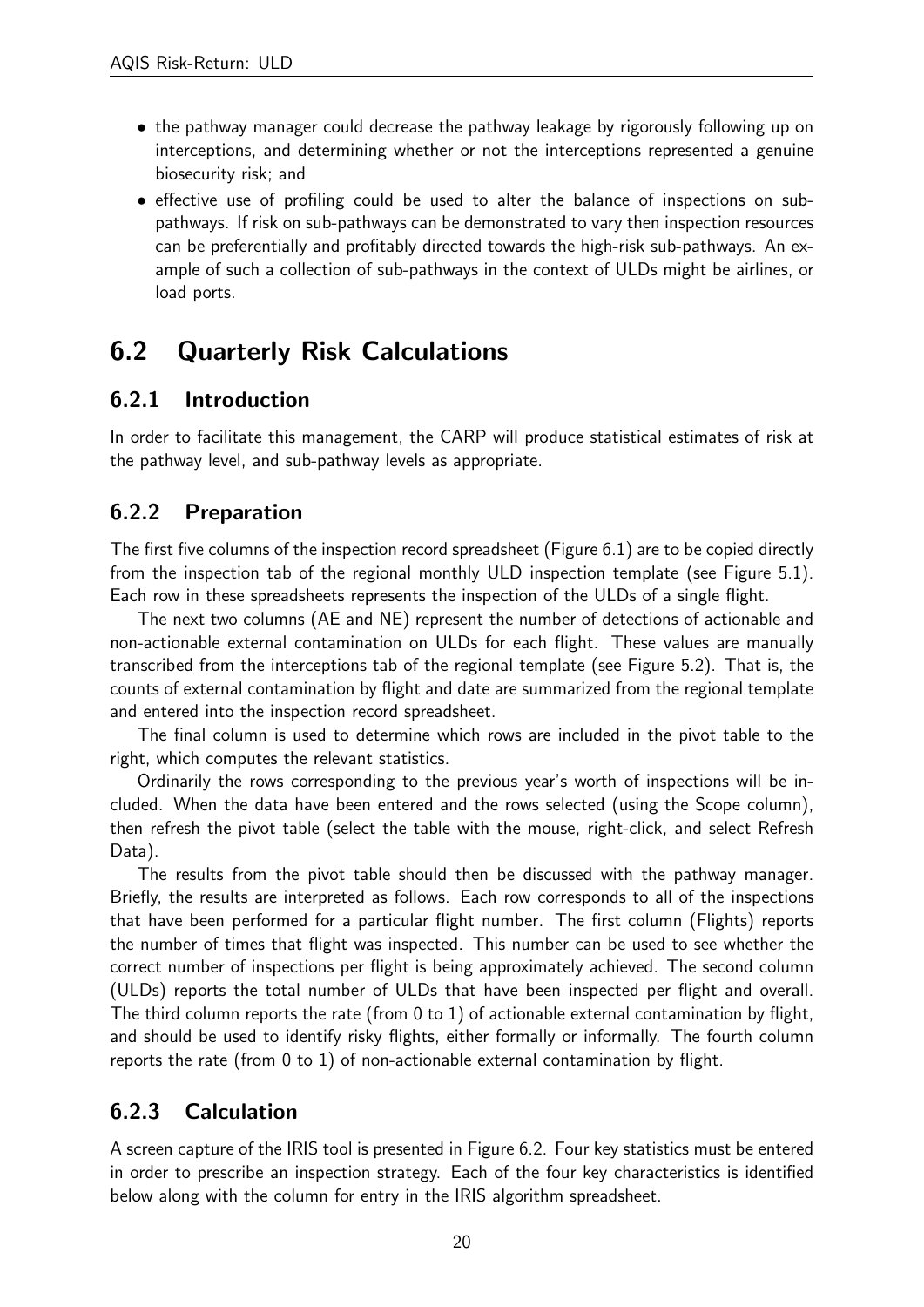|                 |           |             |                     | ٥         | ۰                       | ۰        | 0                  |       |           |           |           |           | B                                |           |           |           |           |           |                |           |           |          |           |           |           |
|-----------------|-----------|-------------|---------------------|-----------|-------------------------|----------|--------------------|-------|-----------|-----------|-----------|-----------|----------------------------------|-----------|-----------|-----------|-----------|-----------|----------------|-----------|-----------|----------|-----------|-----------|-----------|
|                 |           |             | NE rate             |           |                         |          |                    |       |           |           |           |           | r.                               |           |           |           |           |           |                |           |           |          |           |           |           |
|                 |           |             |                     | 0         | 0                       | 0        | 0                  |       |           |           |           |           |                                  |           |           |           |           |           |                |           |           |          |           |           |           |
|                 |           |             | <b>ULDs</b> AE rate | R         | 57                      | 512      | 716                |       |           |           |           |           | 말"<br><sup>다"</sup><br>nini<br>B |           |           |           |           |           |                |           |           |          |           |           |           |
| O<br>Н          |           | <b>Data</b> | Flights             |           |                         | Þ        | 25                 |       |           |           |           |           | 龠                                |           |           |           |           |           |                |           |           |          |           |           |           |
| In Scope        |           |             | <u>ilght</u>        | EK420     | QF78                    | (blank)  | <b>Grand Total</b> |       |           |           |           |           | PivotTable <sup>*</sup>          |           |           |           |           |           |                |           |           |          |           |           |           |
|                 |           |             |                     |           |                         |          |                    |       |           |           |           | C         |                                  |           |           |           |           |           |                |           |           |          |           |           |           |
| In Scope        |           |             |                     |           |                         |          |                    |       |           |           |           |           |                                  |           |           |           |           |           |                |           |           |          |           |           |           |
| 븾               | 0         | 0           | 0                   | 0         | 0                       | 0        | 0                  | 0     | 0         | 0         | 0         | 0         | 0                                | 0         | 0         | 0         | 0         | 0         | 0              | 0         | 0         | 0        | 0         | 0         | 0         |
| 닞               | 0         | 0           | 0                   | 0         | 0                       | 0        | 0                  | 0     | 0         | 0         | 0         | 0         | 0                                | 0         | 0         | 0         | 0         | 0         | 0              | 0         | 0         | 0        | 0         | 0         | 0         |
| Reported on CPM | 2         | నే          | స్                  |           | $\mathbf{z}$            | ని       | 2                  | 45    | 35        | 29        | 25        | ≋         | 35                               | 25        | ଞ୍ଜା      | 28        | 26        | ¦⊕        | $\overline{2}$ | g         | 22        | 27       | ल         | ಸೆ        | B         |
| Sighted         | ន         | నే          | స్                  | 35        | $\overline{\mathbf{z}}$ | ని       | 22                 | 45    | 35        | 29        | 25        | ≋         | 35                               | 25        | 32        | 28        | 26        | ٩B        | 22             | g         | $\approx$ | 22       | ਨ         | ಸ         | န္က       |
| Port of Loading | Singapore | DUBAI       | SINGAPORE           | Singapore | Singapore               | DUBAI    | Singapore          | Dubai | SINGAPORE | SINGAPORE | SINGAPORE | SINGAPORE | SINGAPORE                        | SINGAPORE | SINGAPORE | SINGAPORE | SINGAPORE | Singapore | Singapore      | Singapore | Singapore | Dubai    | Singapore | Singapore | Singapore |
| Flight          |           |             |                     |           |                         |          |                    |       |           |           |           |           |                                  |           |           |           |           | QF78      | QF78           | QF78      | QF78      | EK420    | QF78      | QF78      | QF78      |
| Date            | 6/04/10   | 8/04/10     | 12/04/10            | 16/04/10  | 19/04/10                | 20/04/10 | 28/04/10           |       | 3/05/10   | 4/05/10   | 10/05/10  | 11/05/10  | 17/05/10                         | 18/05/10  | 24/05/10  | 25/05/10  | 31/05/10  | 1/06/10   | 9/06/10        | 10/06/10  | 14/06/10  | 14/06/10 | 21/06/10  | 24/06/10  | 28/06/10  |

Figure 6.1: Screen capture of inspection spreadsheet holding WA ULD inspection data. See Section 6.2.2 for description of usage. Figure 6.1: Screen capture of inspection spreadsheet holding WA ULD inspection data. See Section [6.2.2](#page-19-2) for description of usage.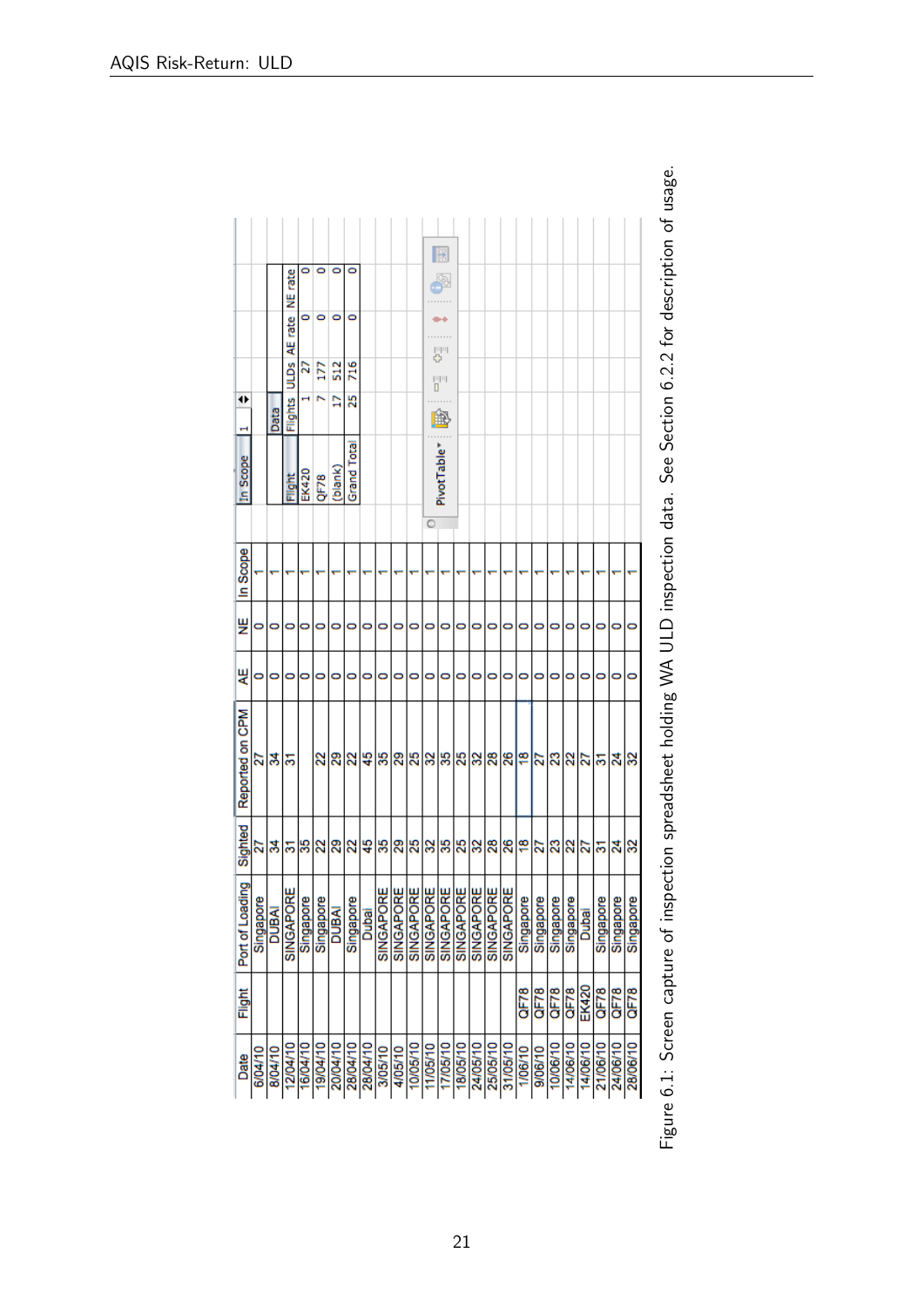- 1. The total number of ULDs actually inspected during the quarter (Column B),
- 2. The total number of ULDs for which actionable external BRM was detected during the quarter (Column C),
- 3. The total number of ULDs expected to arrive in the next quarter (Column D), and
- <span id="page-21-0"></span>4. An estimate of the inspection leakage rate, that is, the rate at which inspections miss existing actionable BRM. This quantity is also referred to as the inspection effectiveness (Column G).

The IRIS algorithm spreadsheet then combines these four statistics with the pre-determined cutoff (Column H), and the confidence with which the program wishes to state that the rate is below the cutoff (Column I). The spreadsheet is more completely detailed in Tables [6.1](#page-21-0) and [6.2.](#page-21-0)

When the data noted above have been entered, the goldenrod cells can be interpreted. Specifically,

- The estimated approach (Column J) reports an estimate of the inherent rate at which BRM approaches on the pathway.
- The upper limit approach (Column K) reports an estimate of the inherent risk of the pathway, following the definition of risk recommended by [Robinson et al.](#page-25-4) [\(2008\)](#page-25-4), which is the estimate of the rate inflated to reflect ignorance about the rate. The level of the limit is determined by the confidence level (Column I).
- The nominal inspection rate is inserted in Column L.
- The nominal inspection rate is converted by IRIS into a proposed inspection count using Column D.
- The future leakage is predicted by IRIS in Column O. This prediction of the leakage takes account of the estimated approach rate (Column J), the proposed inspection rate (Column L), and the inspection effectiveness (Column G).
- A conservative prediction of the future leakage is presented by IRIS in Column P. This prediction takes account of the same factors as does the prediction of the future leakage in Column O, but produces an upper limit instead of a best guess. The level of the limit is determined by the confidence level (Column I).

If the results of IRIS suggest that the pathway risk is higher than desirable, then the blue cells can be *changed* to reflect alternative inspection regimes. Increasing the inspection rate will decrease the expected and upper-limit leakage.

| Colour      | Key                                                                                                   |
|-------------|-------------------------------------------------------------------------------------------------------|
| Orchid      | Data inserted by CARP, quarterly, from Pathway Manager.                                               |
| Goldenrod   | ACERA Cargo Risk Model outputs.                                                                       |
| Gray        | Data and policy levels inserted by CARP, reviewed regularly (e.g., annually)<br>with Pathway Manager. |
| ProcessBlue | Inspection rate can be adjusted by CARP to affect projected leakage rate.                             |

Table 6.1: IRIS — ACERA cargo risk model guidance colour key.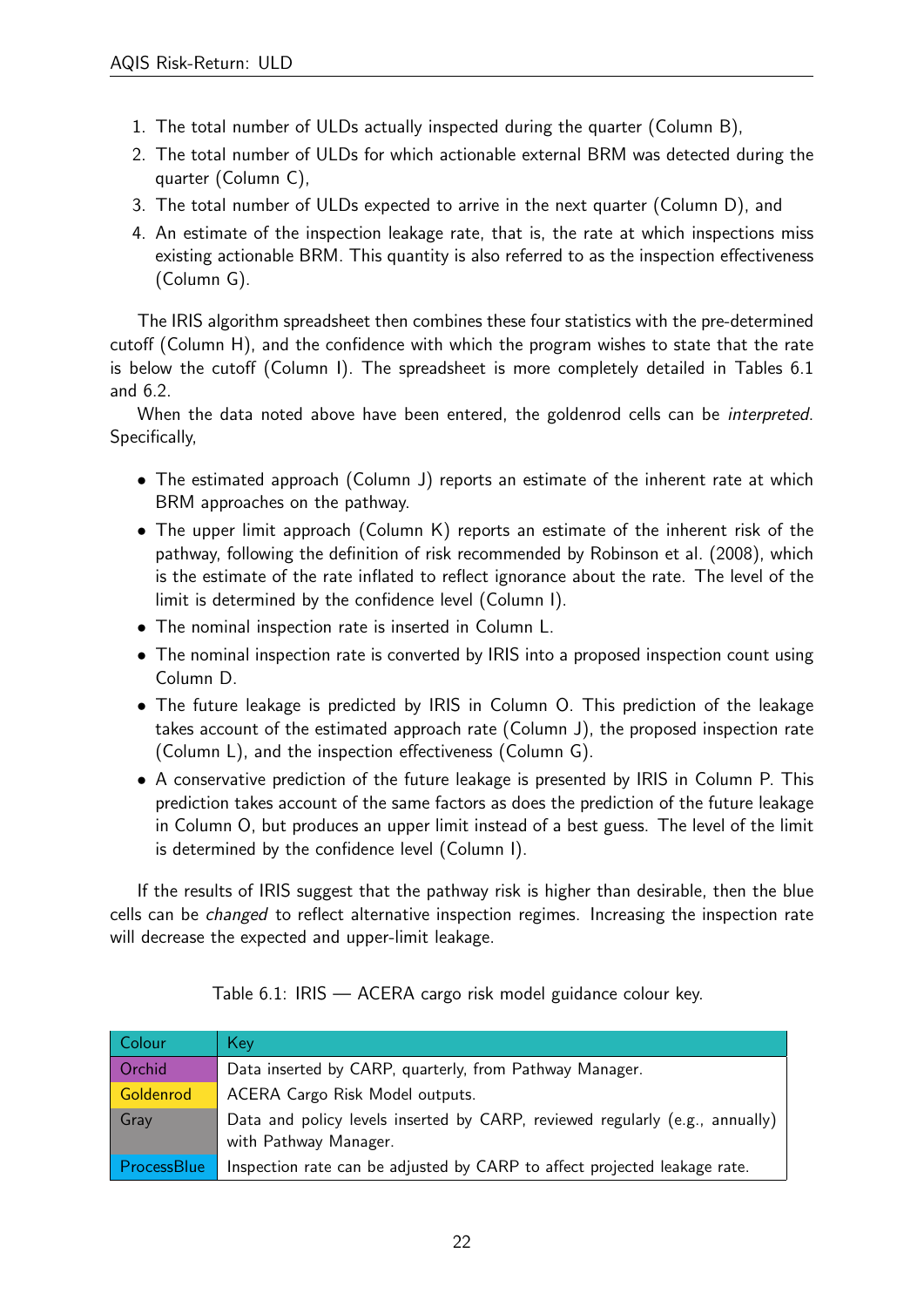| o.                       | <b>Jpper Limit</b> | eakage       | 0.14%           | 0.14%                                                                 |        |                            |        |        |        |           |         |         |        |        |        |                                                                           |        |        |        |                  |         | #DIV/0              | #DIV/0  | #DIV/0             | #DIV/0                                                             | #DIV/0                        | #DIV/0             | #DIV/0                                    | 2.73%<br>2.72% |                | #DIV/0                        | #DIV/0!<br>#DIV/0!              |   |
|--------------------------|--------------------|--------------|-----------------|-----------------------------------------------------------------------|--------|----------------------------|--------|--------|--------|-----------|---------|---------|--------|--------|--------|---------------------------------------------------------------------------|--------|--------|--------|------------------|---------|---------------------|---------|--------------------|--------------------------------------------------------------------|-------------------------------|--------------------|-------------------------------------------|----------------|----------------|-------------------------------|---------------------------------|---|
| o                        | Estimated          | Leakage      |                 | 0.10%<br>0.10%                                                        | 0.08%  |                            |        |        |        |           |         |         |        |        |        |                                                                           |        |        |        |                  |         |                     |         | $0.06%$<br>#DIV/0! |                                                                    | #DIV/0!<br>#DIV/0!<br>#DIV/0! |                    |                                           |                |                |                               | 8<br>888888<br>000000<br>000000 |   |
| z                        | nspect             | Count        | 37260           | 38460                                                                 |        |                            |        |        |        |           |         |         |        |        |        |                                                                           |        |        |        |                  | 34800   | 160                 | 160     | <b>SQ</b>          | <b>SO</b>                                                          | <b>S</b>                      | S.                 | <u>50</u>                                 | 160            |                |                               | 8888<br>8888                    |   |
|                          | inspect            | Rate         |                 |                                                                       |        |                            |        |        |        |           |         |         |        |        | 20.0%  |                                                                           |        |        |        |                  |         |                     |         |                    |                                                                    | 20.0%                         |                    | 20.0%<br>20.0%<br>20.0%<br>20.0%<br>20.0% |                |                |                               |                                 |   |
| ×                        | Upper Limit        | Approach     | 0.14%           |                                                                       |        |                            |        |        |        |           |         |         |        |        |        |                                                                           |        |        |        |                  |         |                     |         |                    | 10.43%<br>10.43%<br>10.43%% 0.07%<br>10.07%% 0.07%<br>0.07%% 0.07% |                               |                    |                                           |                |                |                               |                                 |   |
|                          | Estimated          | Approach     |                 | 0.12%                                                                 | 0.10%  | 0.11%                      | 0.12%  |        |        |           |         |         |        |        |        |                                                                           |        |        |        |                  |         | 0.08%               | 0.08%   | 0.07%              | #DIV/0!<br>#DIV/0!<br>#DIV/0!<br>#DIV/0!                           |                               |                    |                                           |                |                |                               |                                 |   |
|                          | Confidence         | Policy       |                 |                                                                       | 0.95   | 0.95                       | 0.95   | ō.     | 0.95   | 0.95      | 0.95    | 0.95    | 0.95   | 0.95   |        |                                                                           |        |        |        |                  |         |                     |         |                    |                                                                    |                               |                    |                                           |                |                |                               |                                 |   |
| Ŧ                        | Cutoff             | Policy)      | %00-T           |                                                                       |        |                            |        |        |        |           |         |         |        |        |        |                                                                           |        |        |        |                  |         |                     |         |                    |                                                                    |                               |                    |                                           |                |                |                               |                                 |   |
| U                        | nspect             | Effect       | 0.9             | $\frac{9}{2}$                                                         |        |                            |        |        |        |           |         |         |        |        |        |                                                                           |        |        |        |                  |         |                     |         |                    |                                                                    |                               |                    |                                           |                |                |                               |                                 |   |
| u.                       | <b>Tusur</b>       | QRM          | 184             | $9.768$ $8.7839$ $3.878$ $8.88$ $8.88$ $8.736$ $8.76$ $8.76$ $10$     |        |                            |        |        |        |           |         |         |        |        |        |                                                                           |        |        |        |                  |         |                     |         |                    |                                                                    |                               |                    |                                           |                |                |                               |                                 |   |
|                          |                    |              |                 |                                                                       |        |                            |        |        |        |           |         |         |        |        |        |                                                                           |        |        |        |                  |         |                     |         |                    |                                                                    |                               |                    |                                           |                |                |                               | 1540<br>2972<br>2972<br>1432    |   |
| $\overline{\phantom{0}}$ | Anticipated        | Volume       | 186300          | 192300                                                                | 188300 | 188300<br>175300<br>175300 |        |        | 174300 | 174300    | 174300  | 174300  |        |        |        | 174300<br>174300<br>174300<br>174000<br>174000<br>174000<br>174000        |        |        |        |                  | 174000  | 800                 | 800     | 800                | 800                                                                | 800                           |                    | 888                                       |                | $\overline{8}$ | 802                           | 804<br>804                      |   |
| Ü                        | Total              | Contaminated | $\frac{184}{2}$ | $\overline{21}$                                                       |        |                            |        |        |        |           |         |         |        |        |        |                                                                           |        |        |        |                  |         |                     |         |                    |                                                                    |                               |                    |                                           |                |                |                               |                                 |   |
| B                        | <b>Total</b>       | Inspected    | 167240          | 196701                                                                | 189367 | 212101                     | 188971 | 176742 | 156732 | 169826    | 175380  | 173970  | 158499 | 175139 | 180457 | 180082                                                                    | 162900 | 171920 | 181633 | 185911<br>171387 |         |                     |         |                    | 0000000                                                            |                               |                    |                                           | $\frac{54}{5}$ | $\frac{1}{4}$  |                               | $\circ$                         |   |
| ⋖                        | Year               |              |                 | 03<br>03 04 04<br>2004 04<br>2004 04<br>2004 05<br>2008 05<br>2008 05 |        |                            |        |        |        | ိ<br>2005 | 2005 Q3 | 2005 Q4 |        |        |        | 2006 Q1<br>2006 Q3<br>2006 Q4<br>2007 Q1<br>2007 Q3<br>2007 Q4<br>2007 Q4 |        |        |        |                  | 2008 Q1 | 2008 Q <sub>2</sub> | 2008 Q3 |                    | 2008 Q4<br>2009 Q1<br>2009 Q2                                      |                               | 2009 <sub>Q3</sub> | 2009 Q4                                   |                |                | 2010 Q1<br>2010 Q2<br>2010 Q3 | ठे<br>2010                      | ō |

Figure 6.2: Screen capture of IRIS algorithm spreadsheet with national ULD inspection data. See Section 6.2.3 for description of usage. Figure 6.2: Screen capture of IRIS algorithm spreadsheet with national ULD inspection data. See Section [6.2.3](#page-19-3) for description of usage.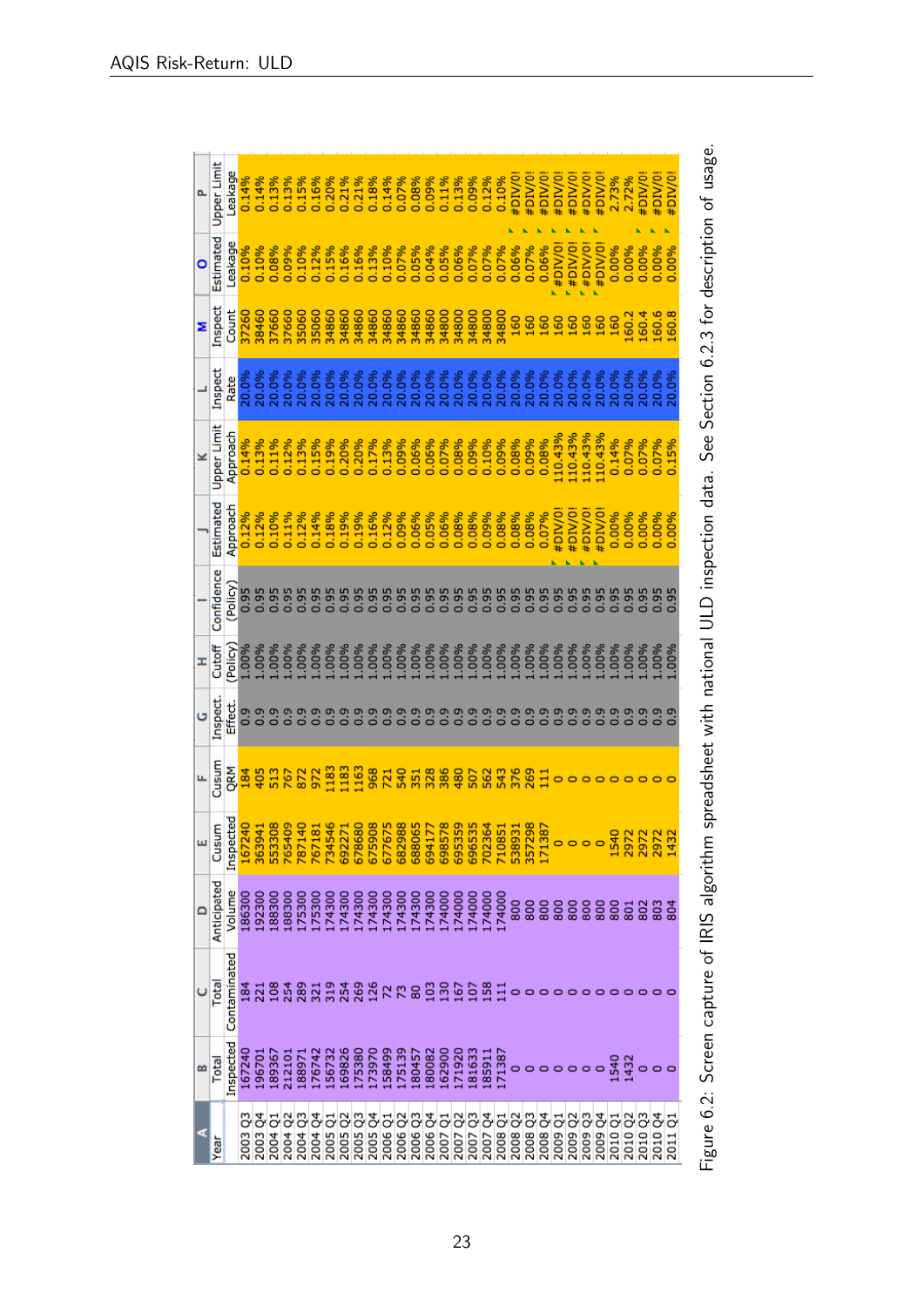Table 6.2: IRIS — Inspection Risk and Inspection Surveillance ACERA cargo risk model guidance notes. See Table [6.1](#page-21-0) for colour key.

| Label | <b>Column Name</b>              | <b>Notes</b>                                                                                                                                                                                 |
|-------|---------------------------------|----------------------------------------------------------------------------------------------------------------------------------------------------------------------------------------------|
| Α     | Year / Quarter                  | Year and financial quarter                                                                                                                                                                   |
| B     | Total Inspected                 | Total number of inspections per quarter. E.g. For ECIR pathway, total<br>number of sea containers inspected. Insert the number of inspections in the<br>last quarter.                        |
| C     | <b>Total Contaminated</b>       | Total number of contaminated items found. Insert the number of contami-<br>nated items detected in the last quarter.                                                                         |
| D     | Anticipated Volume              | Insert the number of items expected to arrive in the next quarter. Round<br>down.                                                                                                            |
| E     | Cusum Inspected                 | Cumulative sum of the inspected items. These cells sum the values of the<br>preceding year.                                                                                                  |
| F     | Cusum BRM                       | Cumulative sum of the items that contained BRM. These cells sum the<br>values of the preceding year.                                                                                         |
| G     | Inspection<br>Effectiveness     | If there is BRM present in or on the item, what is the probability that it is<br>found? This rate is estimated using previous effectiveness surveys conducted<br>by AQIS.                    |
| н     | Cutoff (Policy)                 | The cutoff rate is set by the pathway manager, and differs for each pathway.<br>[The cutoff rate is a policy decision yet to be decided. Current modeling is<br>based on $1\%$ ]             |
|       | Confidence (Policy)             | Represents the confidence we need to have that the leakage rate is below<br>cutoff. [The confidence rate is a policy decision yet to be decided. Current<br>modeling is based on 95%.]       |
| J     | Estimated Approach              | An estimate of the actual rate at which BRM comes along the pathway.<br>(N.B. The quality of this and the following estimates depends on how well<br>the data represent the actual process). |
| Κ     | Upper<br>Limit<br>Ap-<br>proach | Estimated upper limit for actual approach rate. The estimated number that<br>we are 95% confident that the actual, unknown rate is below. (Upper limit<br>of a reasonable range).            |
| L     | Inspect Rate                    | Inspection Rate. The inspection rate can be adjusted so that the estimated<br>and upper limit leakage is satisfactory, or to reflect a level nominated by the<br>Pathway Manager.            |
| M     | Inspect Count                   | Inspection Count. Number of items to be inspected according to the Inspect<br>Rate.                                                                                                          |
| N     | (No Label)                      | (Hidden column)                                                                                                                                                                              |
| O     | Estimated Leakage               | Estimated future leakage.                                                                                                                                                                    |
| P     | Upper Limit Leakage             | Estimated upper limit for future leakage. The number that we are 95%<br>confident that the future, unknown leakage will be below. (Upper limit of<br>a reasonable range).                    |

## <span id="page-23-0"></span>6.3 Limitations

The IRIS tool is designed to produce statistical information about the risk of contamination on a pathway, and to guide decision-making about the amount of future inspection effort to invest in a pathway. IRIS will not provide guidance as to the severity of the contamination.

The IRIS tool is not designed to produce statistical information about temporal trend or spatial patterns of contamination. However, the user interface of IRIS is generic, and its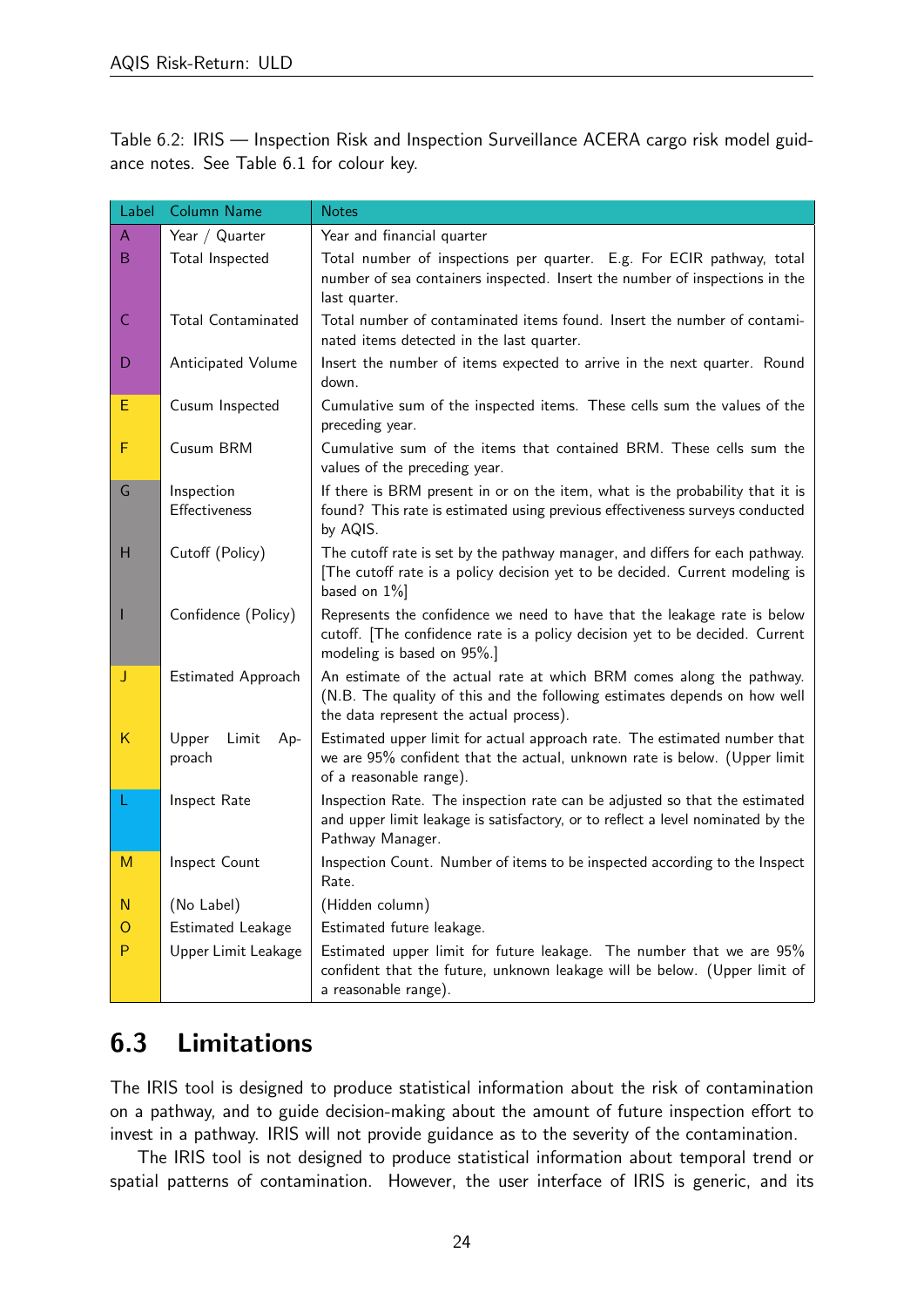algorithms can be updated as deemed necessary or useful in time.

## <span id="page-24-0"></span>6.4 Sub-pathway analysis

Analysis of components of the pathway should be performed by the CARP quarterly. The analysis of sub-pathways, such as flights, involves two phases.

1. The CARP should assess how many times each flight has been inspected, and therefore the rate of inspection for the flights. This information requires the number of incoming flights, long-term trends of which can be made available to CARP via the regional offices. Counting the number of times each flight is inspected will help to identify whether any flights seem to be over- or under-inspected. As noted above, at least 20% of all week-day flights for each region should have all ULDs externally inspected. For some regions, this level of intervention will be readily verified, for others, it may be necessary to construct some summary statistics to be confident that the inspection level is reasonable for each flight.

This step is provided by the pivot table included in the inspection record spreadsheet.

2. The CARP should estimate the risk of each flight. This could be performed either by simply dividing the BRM interceptions against the number of inspections for the flight, or even using a risk tool similar in scope to the IRIS algorithm spreadsheet tool. Reporting the estimated risk of each flight will help to identify whether any flights seem to be of substantially higher risk than the others. If so, then the pathway-level risk may be reduced by using a profile to increase inspection efforts on the high-risk flights.

This step is provided by the pivot table included in the inspection record spreadsheet.

The spreadsheets are designed to be applied quarterly, but at each quarter to use the previous 12 months data when they are available.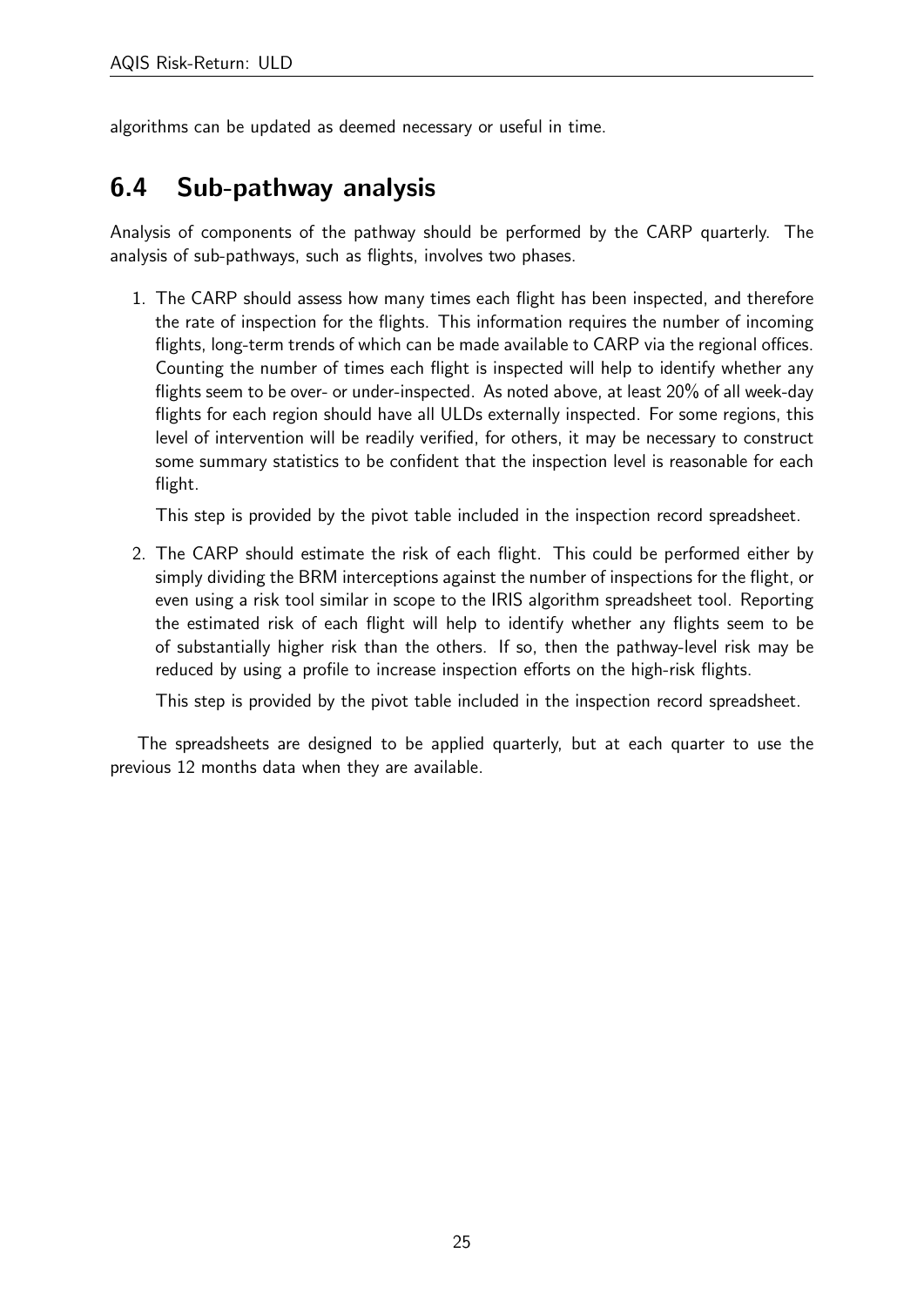# <span id="page-25-0"></span>Bibliography

- <span id="page-25-3"></span>Beale, R., Fairbrother, J., Inglis, A., and Trebeck, D. (2008). One Biosecurity: a Working Partnership. Commonwealth of Australia.
- <span id="page-25-4"></span>Robinson, A., Burgman, M., Atkinson, W., Cannon, R., Miller, C., and Immonen, H. (2008). AQIS Import Clearance Data Framework. Technical Report 0804, Australian Centre of Excellence for Risk Analysis.
- <span id="page-25-5"></span>Robinson, A., Burgman, M., Langlands, R., Cannon, R., and Clarke, F. (2009a). AQIS Import Clearance Risk Framework. Technical Report 0804a, Australian Centre of Excellence for Risk Analysis.
- <span id="page-25-2"></span>Robinson, A., Karri, R., and Luckman, G. (2009b). AQIS Import Clearance Risk Return: ULD Report 1. Technical Report 1001e 1, Australian Centre of Excellence for Risk Analysis.
- <span id="page-25-1"></span>Robinson, A., Karri, R., and Luckman, G. (2009c). AQIS Import Clearance Risk Return: ULD Report 2. Technical Report 1001e 2, Australian Centre of Excellence for Risk Analysis.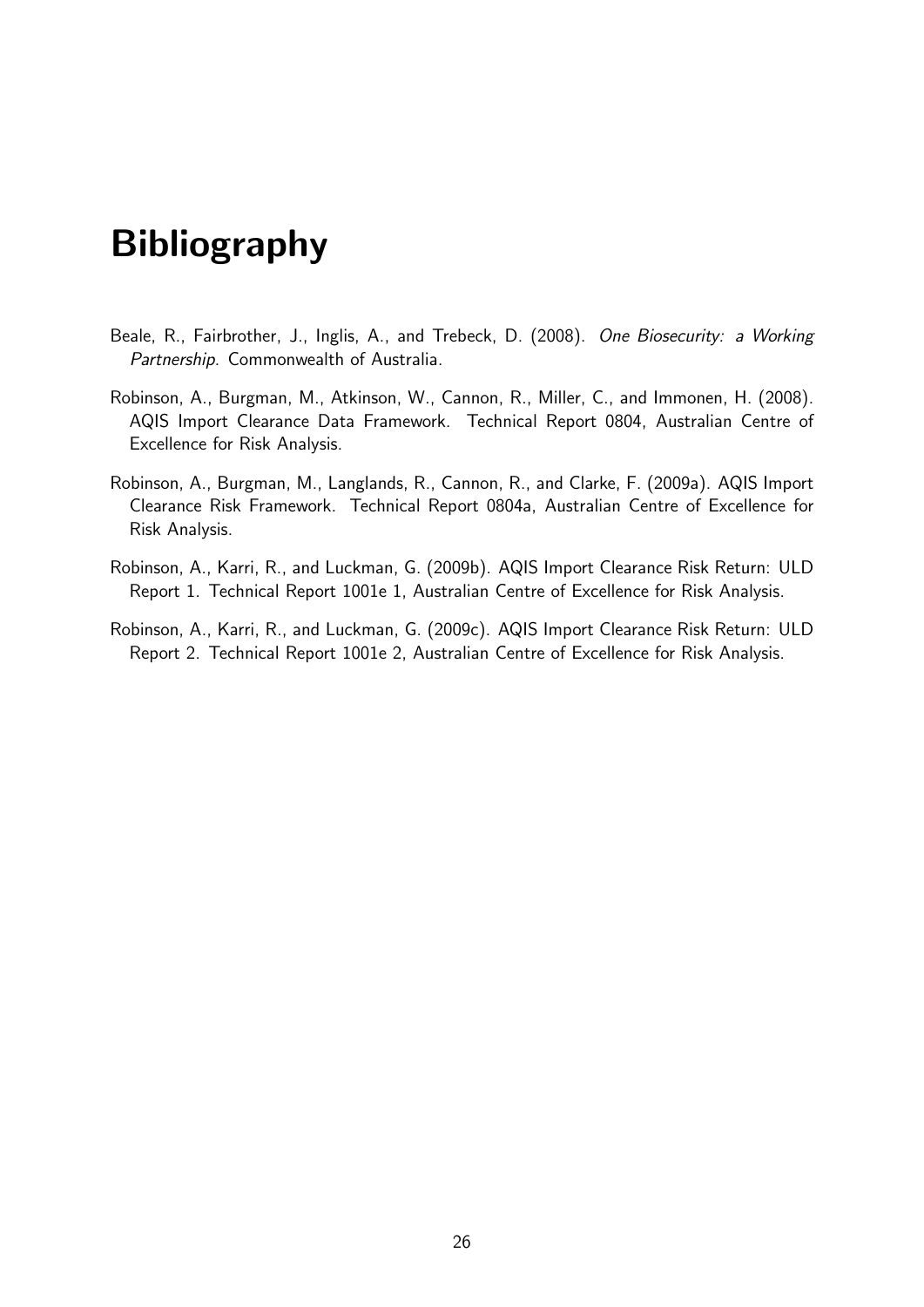# <span id="page-26-0"></span>Appendix A

# Definitions / Acronyms

| <b>ACERA</b>    | Australian Centre of Excellence for Risk Analysis                                                                                                                                                                                               |
|-----------------|-------------------------------------------------------------------------------------------------------------------------------------------------------------------------------------------------------------------------------------------------|
| <b>AQIS</b>     | Australian Quarantine Inspection Service                                                                                                                                                                                                        |
| <b>BRM</b>      | <b>Biosecurity Risk Material</b>                                                                                                                                                                                                                |
| <b>CARP</b>     | Cargo Analysis and Review Program                                                                                                                                                                                                               |
| <b>CPM</b>      | Cargo Positioning Manifest, which shows the position and type of ULD<br>in the aircraft. Used by the leading hand to co-ordinate the loading<br>and unloading of the aircraft.                                                                  |
| <b>CTO</b>      | Cargo Terminal Operator, which controls the area of the airport or<br>wharf in which cargo is loaded and unloaded from aircraft or ships.<br>This role also encompasses cargo handlers such as stevedores, who<br>load international sea cargo. |
| Cusum           | Cumulative Sum                                                                                                                                                                                                                                  |
| <b>ECIR</b>     | External Container Inspection Regime. External inspection of contain-<br>ers at the wharf. Relates to sea cargo only.                                                                                                                           |
| <b>HRM</b>      | High-Risk Movement                                                                                                                                                                                                                              |
| IC              | Import Clearance                                                                                                                                                                                                                                |
| IQI             | Increased Quarantine Intervention                                                                                                                                                                                                               |
| <b>IRIS</b>     | Inspection Risk and Inspection Surveillance; IRIS is an algorithm that<br>is presented in a spreadsheet tool developed by ACERA to calculate<br>pathway risk using inspection and contamination data                                            |
| Items           | The material, unit, vessel or object undergoing inspection for BRM.                                                                                                                                                                             |
| Leakage Rate    | The rate of items crossing the border that still contain BRM.                                                                                                                                                                                   |
| Pathway manager | The AQIS manager responsible for resourcing, monitoring and reporting<br>for the pathway. E.g. Ferne Clarke                                                                                                                                     |
| <b>ULD</b>      | Unit Load Device (air can). Air container used for transporting goods<br>on aircraft.                                                                                                                                                           |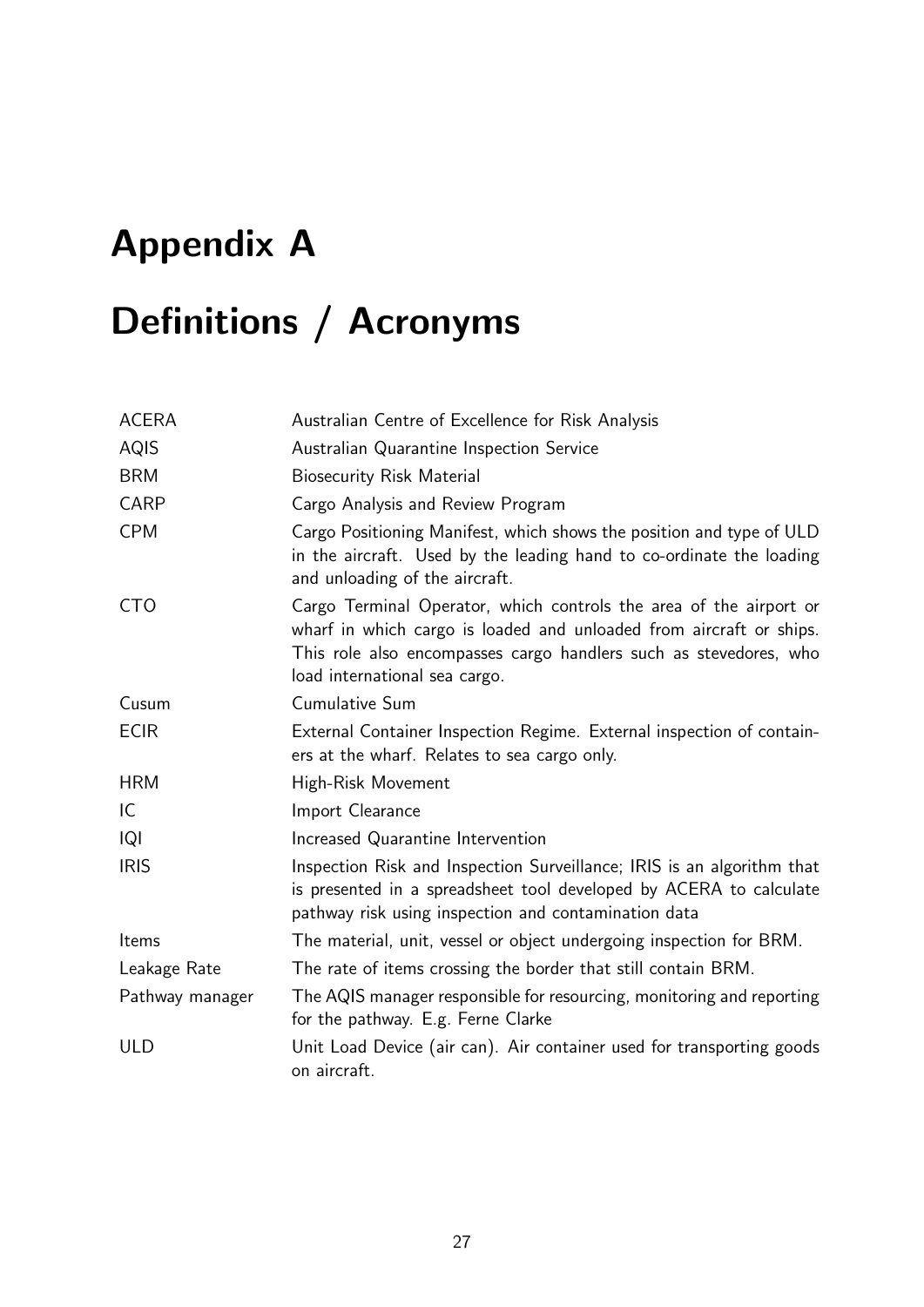# <span id="page-27-0"></span>Appendix B

# **Extensions**

- 1. Should we include low-level contamination for the purposes of estimating inspection leakage? Presumably the high-level contamination is harder to miss, which would argue against so doing. Perhaps an estimate of both would be interesting. If so, we should aggregate risk over a year at least.
- 2. Should we use low-level contamination to try to predict the risk of high-level contamination? The idea is plausible, and we may be able to develop a model with existing data resources. It is more likely to be successful and useful in pathways that reflect higher contamination rates than those in Air Cargo, however.